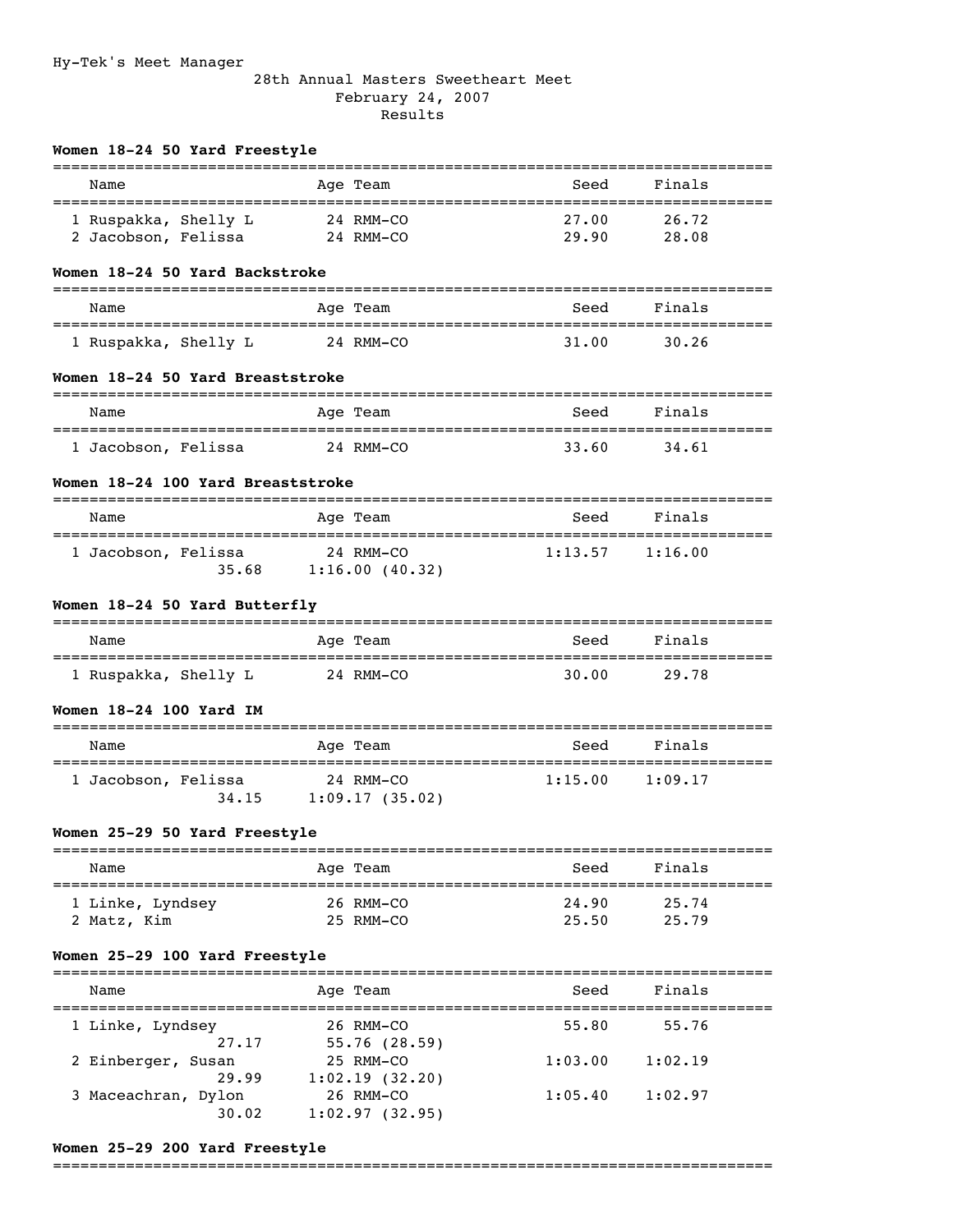| Name                                      |                |           | Age Team                                      | Seed                                         | Finals                    |  |
|-------------------------------------------|----------------|-----------|-----------------------------------------------|----------------------------------------------|---------------------------|--|
| 1 Einberger, Susan                        | 30.73          |           | 25 RMM-CO                                     | 2:10.00<br>$1:04.32$ (33.59) 1:38.86 (34.54) | 2:13.43<br>2:13.43(34.57) |  |
| Women 25-29 50 Yard Backstroke            |                |           |                                               |                                              |                           |  |
| Name                                      |                |           | Age Team                                      | Seed                                         | Finals                    |  |
| 1 Matz, Kim                               |                |           | 25 RMM-CO                                     | 30.15                                        | 30.62                     |  |
| Women 25-29 100 Yard Backstroke           |                |           |                                               |                                              |                           |  |
| Name                                      |                |           | Age Team                                      | Seed                                         | Finals                    |  |
| 1 Maceachran, Dylon                       | 32.74          | 26 RMM-CO | 1:08.51(35.77)                                | 1:13.01                                      | 1:08.51                   |  |
| Women 25-29 50 Yard Breaststroke          |                |           | --------                                      |                                              |                           |  |
| Name<br>==========================        |                |           | Age Team<br>_________________________         | Seed<br>__________________________________   | Finals                    |  |
| 1 Schneider, Jenn                         |                | 26 RMM-CO |                                               | 38.47                                        | 36.50                     |  |
| Women 25-29 100 Yard Breaststroke         |                |           |                                               |                                              |                           |  |
| Name                                      |                |           | Age Team                                      | Seed                                         | Finals                    |  |
|                                           |                |           |                                               |                                              |                           |  |
| 1 Schneider, Jenn                         | 37.68          |           | 26 RMM-CO<br>1:21.98(44.30)                   | 1:20.00                                      | 1:21.98                   |  |
| Women 25-29 50 Yard Butterfly             |                |           |                                               |                                              |                           |  |
| Name                                      |                |           | Age Team                                      | =============================<br>Seed        | Finals                    |  |
| 1 Linke, Lyndsey                          |                | 26 RMM-CO |                                               | 26.50                                        | 26.89                     |  |
| 2 Matz, Kim                               |                |           | 25 RMM-CO                                     | 28.47                                        | 28.20                     |  |
| 3 Maceachran, Dylon<br>4 Einberger, Susan |                |           | 26 RMM-CO<br>25 RMM-CO                        | 38.20<br>31.00                               | 30.15<br>30.62            |  |
| Women 25-29 100 Yard Butterfly            |                |           |                                               |                                              |                           |  |
| Name                                      |                |           | -------<br>Age Team                           | Seed                                         | Finals                    |  |
| 1 Linke, Lyndsey                          | 29.18          |           | 26 RMM-CO<br>1:01.27(32.09)                   | 1:02.50                                      | 1:01.27                   |  |
| Women 25-29 100 Yard IM                   |                |           |                                               |                                              |                           |  |
| Name                                      |                |           | Age Team                                      | Seed                                         | Finals                    |  |
| l Linke, Lyndsey                          |                |           | 26 RMM-CO                                     | 1:03.50                                      | 1:02.37                   |  |
| 2 Matz, Kim                               | 28.80<br>30.26 |           | 1:02.37(33.57)<br>25 RMM-CO<br>1:06.06(35.80) | 1:05.17                                      | 1:06.06                   |  |

=============================================================================== Name Age Team Seed Finals =============================================================================== 1 Maceachran, Dylon 26 RMM-CO 31.57 1:09.48 (37.91) 1:54.70 (45.22) 2:32.25 (37.55) 2 Einberger, Susan 25 RMM-CO 2:34.00 2:32.99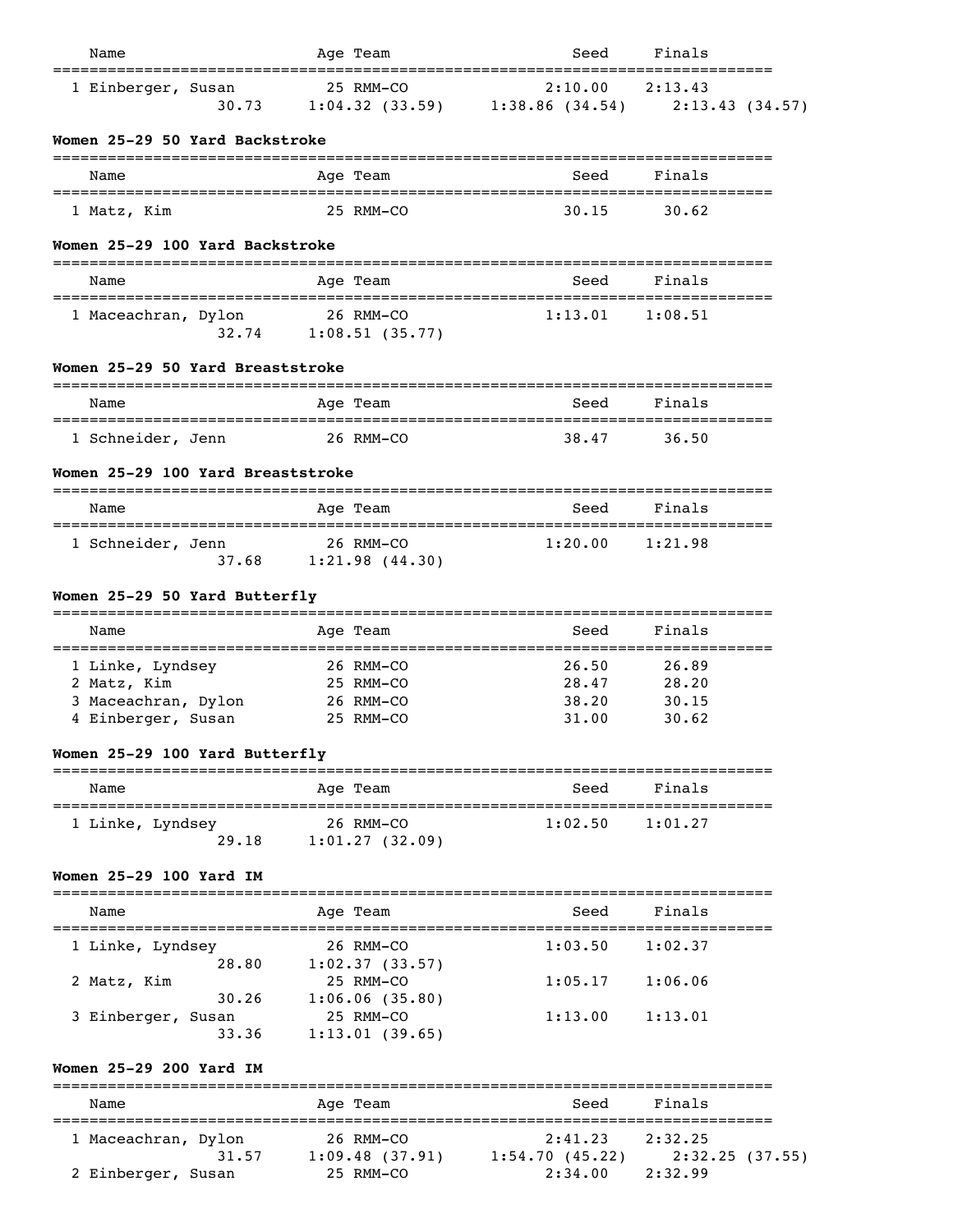| Women 30-34 50 Yard Freestyle                       |                                                                    |                     |                |  |
|-----------------------------------------------------|--------------------------------------------------------------------|---------------------|----------------|--|
| Name                                                | Age Team                                                           | Seed                | Finals         |  |
| 1 Luellen, Katie                                    | 33 RMM-CO                                                          | 26.00               | 26.71          |  |
| Women 30-34 100 Yard Freestyle                      |                                                                    |                     |                |  |
| Name                                                | Age Team                                                           | Seed                | Finals         |  |
| 1 Baumann, Kari                                     | 34 RMM-CO<br>35.28 1:14.85 (39.57)                                 | 1:18.00             | 1:14.85        |  |
| Women 30-34 200 Yard Choice                         |                                                                    |                     |                |  |
| Name                                                | Age Team                                                           | Seed                | Finals         |  |
| 1 Luellen, Katie                                    | 33 RMM-CO<br>33.14 1:11.08 (37.94) 1:49.94 (38.86) 2:30.36 (40.42) | $2:25.00$ $2:30.36$ |                |  |
| Women 30-34 200 Yard Freestyle                      |                                                                    |                     |                |  |
| Name                                                | Age Team                                                           | Seed                | Finals         |  |
| 1 Barker, Heather                                   | 33 RMM-CO<br>36.32 1:17.15 (40.83) 1:59.07 (41.92) 2:40.79 (41.72) | NT                  | 2:40.79        |  |
| Women 30-34 100 Yard Backstroke                     |                                                                    |                     |                |  |
| Name                                                | Age Team                                                           | Seed                | Finals         |  |
| 1 Baumann, Kari                                     | 34 RMM-CO<br>44.53 1:30.40 (45.87)                                 | $1:29.00$ $1:30.40$ |                |  |
| Women 30-34 50 Yard Breaststroke                    |                                                                    |                     |                |  |
| Name                                                | Age Team                                                           | Seed                | Finals         |  |
| 1 Barker, Heather<br>2 Magistro, Janel 31 RMM-CO NT | 33 RMM-CO                                                          | 41.22               | 40.29<br>40.39 |  |
| Women 30-34 100 Yard Breaststroke                   |                                                                    |                     |                |  |
| Name                                                | Age Team                                                           | Seed                | Finals         |  |
| 1 Barker, Heather<br>40.77                          | 33 RMM-CO<br>1:26.17(45.40)                                        | $1:27.39$ $1:26.17$ |                |  |
| Women 30-34 50 Yard Butterfly                       |                                                                    |                     |                |  |
| Name                                                | Age Team                                                           | Seed                | Finals         |  |
| 1 Magistro, Janel                                   | 31 RMM-CO                                                          | NΤ                  | 37.40          |  |
| Women 30-34 100 Yard IM                             |                                                                    |                     |                |  |
| Name                                                | Age Team                                                           | Seed                | Finals         |  |
| 1 Luellen, Katie                                    | 33 RMM-CO                                                          | 1:07.00             | 1:07.68        |  |
| 30.48<br>2 Baumann, Kari                            | $1:07.68$ (37.20)<br>34 RMM-CO                                     | $1:33.00$ $1:26.95$ |                |  |

42.30 1:26.95 (44.65)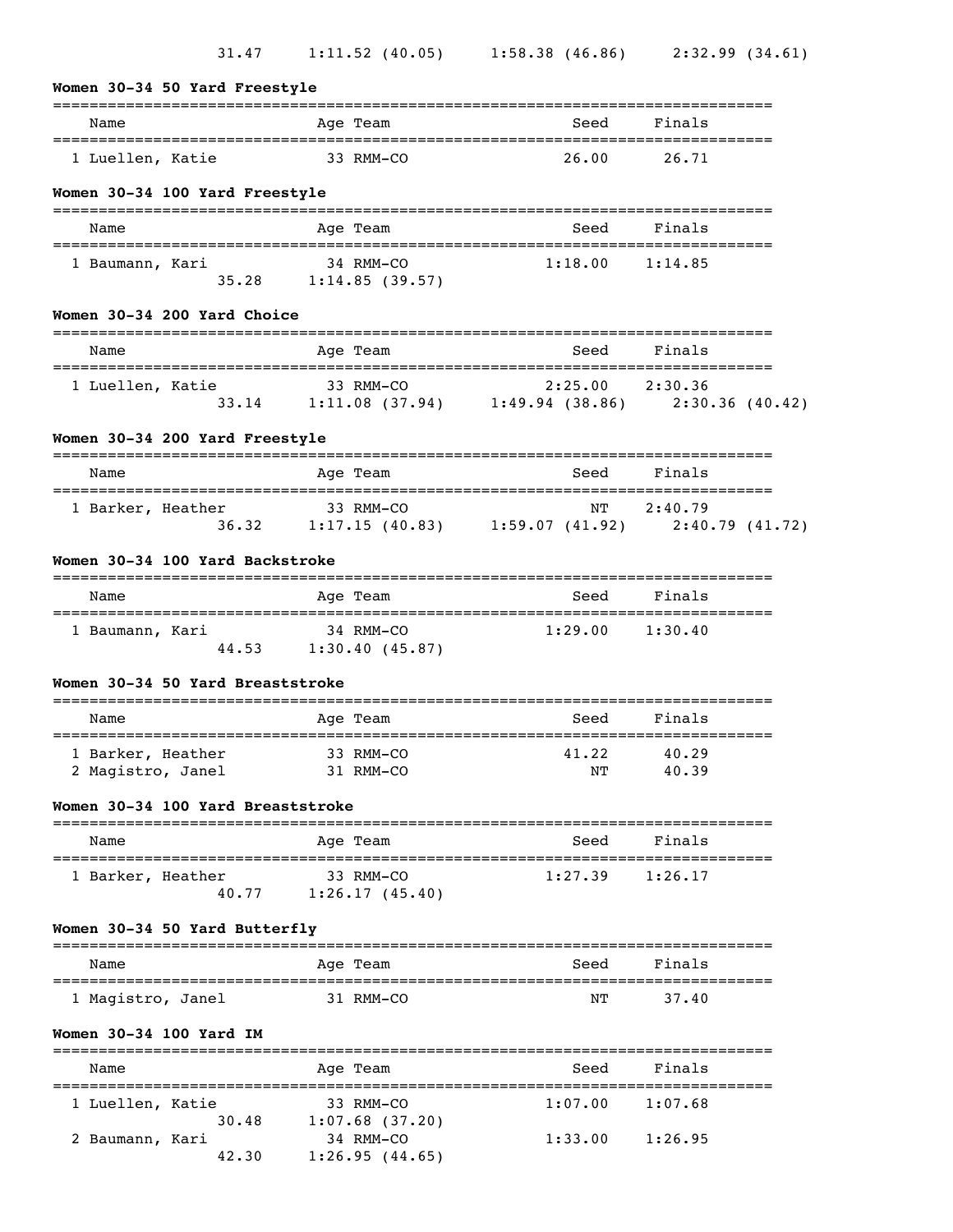## **Women 35-39 50 Yard Freestyle**

| Name              | Age Team       | Seed  | Finals |  |
|-------------------|----------------|-------|--------|--|
| 1 Eden, Kim       | 38 RMM-CO      | 27.90 | 28.06  |  |
| 2 Keaten, Heather | $37$ RMM $-CO$ | 29.68 | 29.09  |  |
| 3 White, LeighAnn | $37$ RMM $-CO$ | 32.26 | 30.71  |  |
| 4 Sands, Amy      | $36$ RMM $-CO$ | 37.65 | 37.32  |  |

## **Women 35-39 100 Yard Freestyle**

| Name              | Age Team          | Seed    | Finals  |  |
|-------------------|-------------------|---------|---------|--|
| 1 Tobey, Stacey   | 38 RMM-CO         | 59.00   | 1:00.03 |  |
| 28.81             | 1:00.03(31.22)    |         |         |  |
| 2 Eden, Kim       | 38 RMM-CO         | 1:00.00 | 1:01.04 |  |
| 28.99             | $1:01.04$ (32.05) |         |         |  |
| 3 Keaten, Heather | 37 RMM-CO         | 1:04.61 | 1:05.92 |  |
| 31.16             | 1:05.92(34.76)    |         |         |  |
| 4 White, LeighAnn | 37 RMM-CO         | 1:09.13 | 1:07.73 |  |
| 32.49             | 1:07.73(35.24)    |         |         |  |

#### **Women 35-39 200 Yard Freestyle**

| Name                       | Age Team                         | Seed                      | Finals                    |
|----------------------------|----------------------------------|---------------------------|---------------------------|
| 1 Eden, Kim                | $38$ RMM $-CO$                   | 2:14.21                   | 2:17.69                   |
| 31.14<br>2 Keaten, Heather | 1:06.07(34.93)<br>$37$ RMM $-CO$ | 1:42.04(35.97)<br>2:14.21 | 2:17.69(35.65)<br>2:24.01 |
| 31.78                      | 1:07.12(35.34)                   | 1:45.38(38.26)            | 2:24.01(38.63)            |

#### **Women 35-39 50 Yard Backstroke**

| Name         | Age Team  | Seed  | Finals |  |
|--------------|-----------|-------|--------|--|
| 1 Sands, Amy | 36 RMM-CO | 43.92 | 46.15  |  |

#### **Women 35-39 100 Yard Backstroke**

| Name        |       | Age Team       | Seed    | Finals  |  |
|-------------|-------|----------------|---------|---------|--|
| 1 Eden, Kim |       | 38 RMM-CO      | 1:13.00 | 1:14.20 |  |
|             | 35.99 | 1:14.20(38.21) |         |         |  |

## **Women 35-39 50 Yard Breaststroke**

| Name         | Age Team  | Seed  | Finals |
|--------------|-----------|-------|--------|
| 1 Sands, Amy | 36 RMM-CO | 49.37 | 49.09  |

#### **Women 35-39 100 Yard Breaststroke**

| Name            |       | Age Team                       | Seed    | Finals  |
|-----------------|-------|--------------------------------|---------|---------|
| 1 Tobey, Stacey | 36.44 | 38 RMM-CO<br>$1:17.42$ (40.98) | 1:16.50 | 1:17.42 |

# **Women 35-39 50 Yard Butterfly**

| Name              | Age Team  | Seed  | Finals |  |
|-------------------|-----------|-------|--------|--|
| 1 Keaten, Heather | 37 RMM-CO | 32.35 | 33.51  |  |
| 2 White, LeighAnn | 37 RMM-CO | 34.35 | 34,20  |  |
| 3 Sands, Amy      | 36 RMM-CO | 40.27 | 39.18  |  |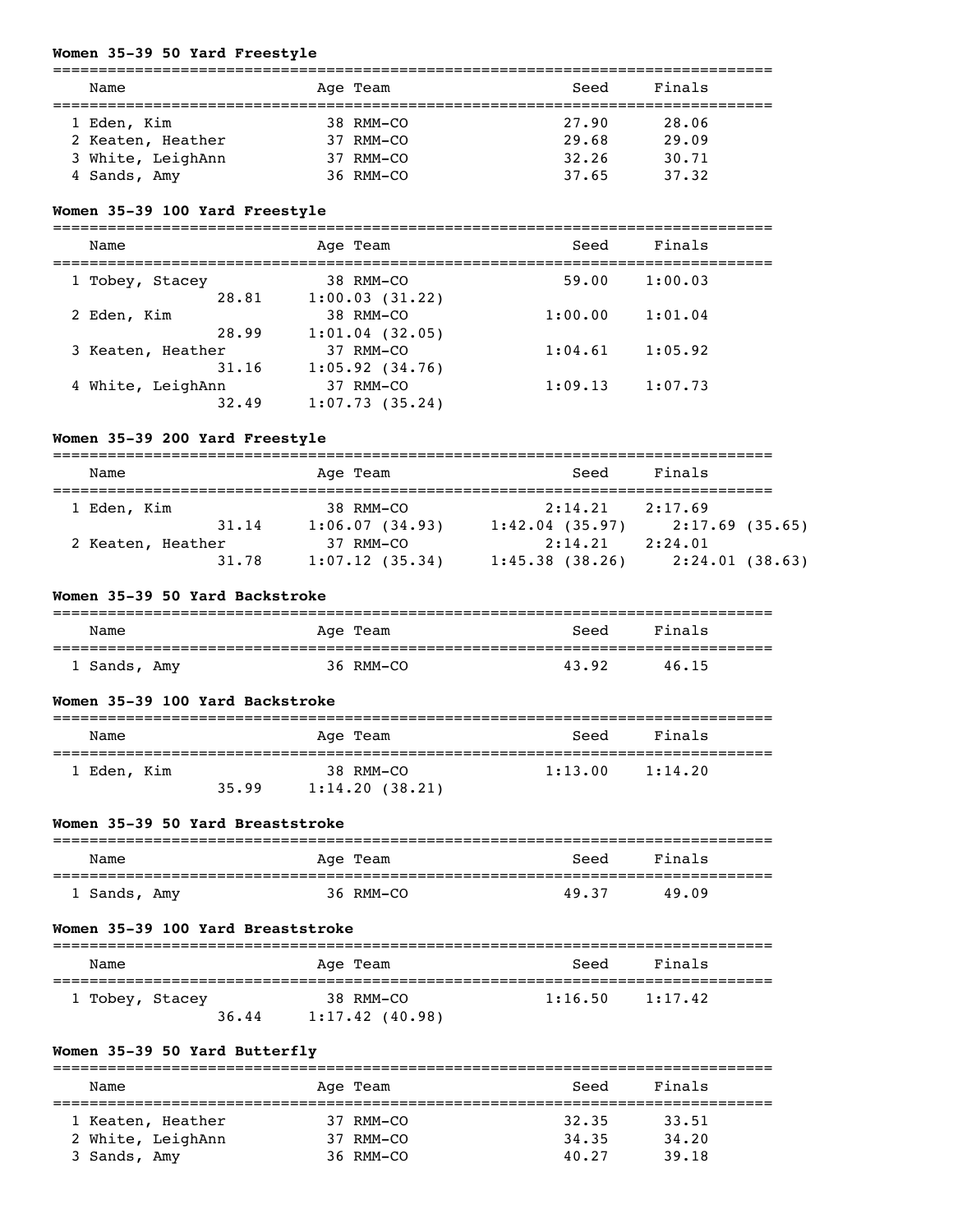## **Women 35-39 100 Yard IM**

| Name            |       | Age Team          | Seed    | Finals  |  |
|-----------------|-------|-------------------|---------|---------|--|
| 1 Tobey, Stacey |       | 38 RMM-CO         | 1:09.70 | 1:09.05 |  |
|                 | 32.44 | 1:09.05(36.61)    |         |         |  |
| 2 Eden, Kim     |       | 38 RMM-CO         | 1:15.00 | 1:12.71 |  |
|                 | 33.39 | 1:12.71(39.32)    |         |         |  |
| 3 Sands, Amy    |       | 36 RMM-CO         | 1:33.90 | 1:31.88 |  |
|                 | 43.53 | $1:31.88$ (48.35) |         |         |  |

#### **Women 35-39 200 Yard IM**

| Name              |       |  | Age Team       |                | Seed    | Finals            |  |
|-------------------|-------|--|----------------|----------------|---------|-------------------|--|
| 1 Tobey, Stacey   |       |  | 38 RMM-CO      |                | 2:38.00 | 2:28.30           |  |
|                   | 31.61 |  | 1:10.99(39.38) | 1:53.60(42.61) |         | 2:28.30(34.70)    |  |
| 2 White, LeighAnn |       |  | $37$ RMM-CO    |                | NΤ      | 2:58.02           |  |
|                   | 36.13 |  | 1:23.01(46.88) | 2:17.64(54.63) |         | $2:58.02$ (40.38) |  |

## **Women 40-44 50 Yard Freestyle**

| Name                | Age Team    | Seed  | Finals |
|---------------------|-------------|-------|--------|
|                     |             |       |        |
| 1 Hagadorn, Heather | 41 RMM-CO   | 29.30 | 29.23  |
|                     | 43 RMM-CO   | NΤ    | 30.99  |
| 2 Frost, Cindy      |             |       |        |
| 3 Homan, Deb        | 44 RMM-CO   | 32.04 | 32.02  |
| 4 Bohlmann, Lisa    | 41 RMM-CO   | 40.00 | 33.13  |
|                     |             |       |        |
| 5 Clapp, Christine  | $40$ RMM-CO | 37.00 | 41.52  |

#### **Women 40-44 100 Yard Freestyle**

| Name |                              | Age Team                       | Seed    | Finals  |  |
|------|------------------------------|--------------------------------|---------|---------|--|
|      | 1 Hagadorn, Heather<br>30.12 | 41 RMM-CO<br>1:03.12(33.00)    | 1:03.10 | 1:03.12 |  |
|      | 2 Frost, Cindy               | 43 RMM-CO                      | NΤ      | 1:07.57 |  |
|      | 32.45<br>3 Beggs, Holly      | 1:07.57(35.12)<br>40 RMM-CO    | 1:20.00 | 1:09.75 |  |
|      | 32.90<br>4 Homan, Deb        | 1:09.75(36.85)<br>44 RMM-CO    | 1:13.97 | 1:13.88 |  |
|      | 34.61<br>5 Clapp, Christine  | $1:13.88$ (39.27)<br>40 RMM-CO | 1:45.00 | 1:34.39 |  |
|      | 44.67                        | 1:34.39(49.72)                 |         |         |  |

#### **Women 40-44 200 Yard Choice**

| Name                      | Age Team                    | Seed                      | Finals                       |  |  |  |
|---------------------------|-----------------------------|---------------------------|------------------------------|--|--|--|
| 1 Campell, Ellen<br>39.32 | 43 RMM-CO<br>1:23.76(44.44) | 2:55.00<br>2:08.50(44.74) | 2:51.52<br>$2:51.52$ (43.02) |  |  |  |

#### **Women 40-44 200 Yard Freestyle**

| Name                            | Age Team                  | Seed                      | Finals                    |  |  |  |
|---------------------------------|---------------------------|---------------------------|---------------------------|--|--|--|
| 1 von der Lippe, Susan<br>28.21 | 41 RMM-CO                 | 2:56.50                   | 1:57.91                   |  |  |  |
| 2 Beggs, Holly                  | 58.40(30.19)<br>40 RMM-CO | 1:28.41(30.01)<br>2:40.00 | 1:57.91(29.50)<br>2:33.16 |  |  |  |
| 35.04                           | 1:12.99(37.95)            | $1:52.62$ (39.63)         | 2:33.16(40.54)            |  |  |  |

#### **Women 40-44 50 Yard Backstroke**

### =============================================================================== Name Age Team Seed Finals ===============================================================================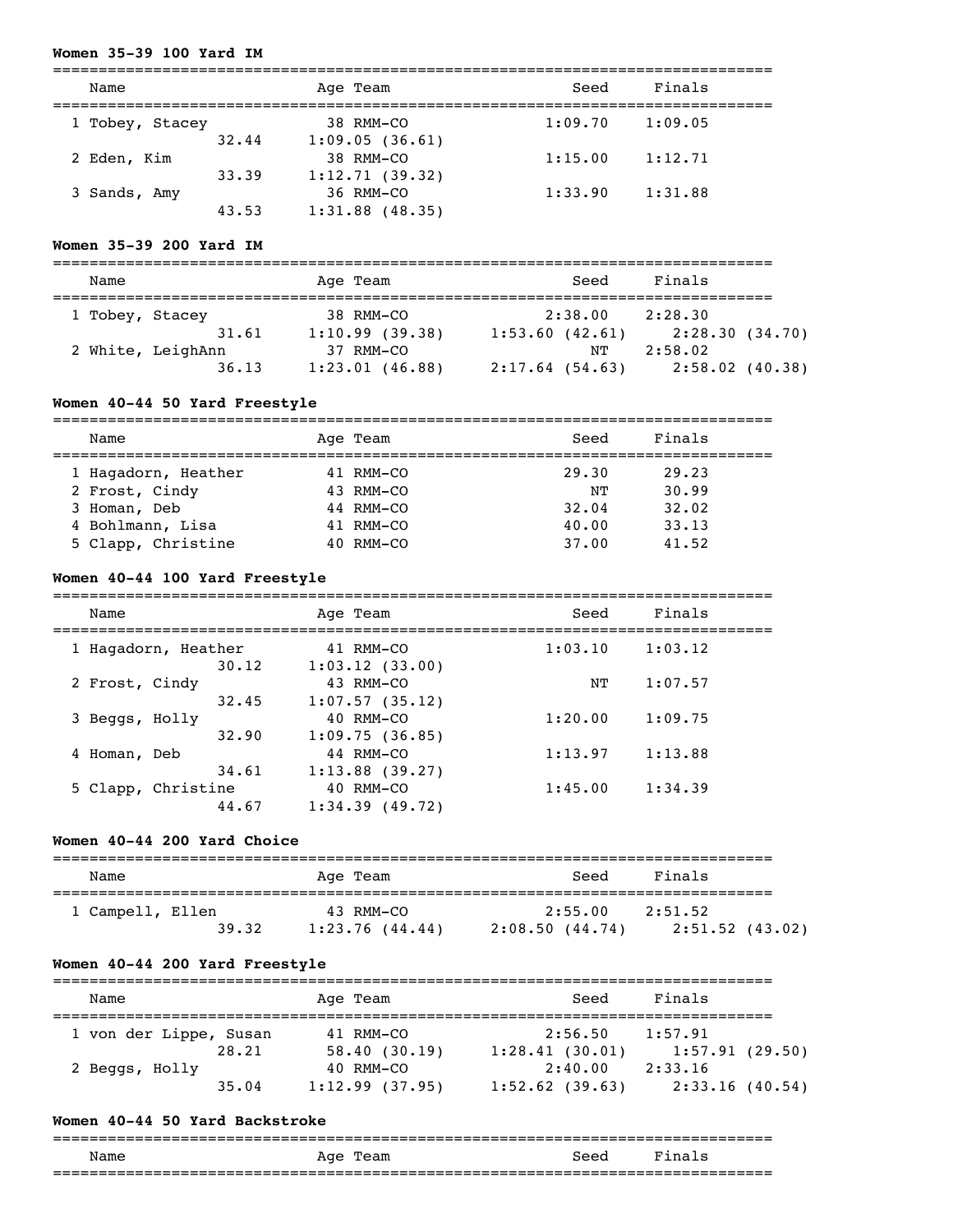| 1 McKinsey, Judy | 40.90 |
|------------------|-------|
| 42 RMM-CO        | 40.75 |

## **Women 40-44 100 Yard Backstroke**

### =============================================================================== Name Team Age Team Seed Finals =============================================================================== 1 McKinsey, Judy 42 RMM-CO 45.09 1:32.66 (47.57)

#### **Women 40-44 50 Yard Breaststroke**

| Name               | Age Team    | Seed  | Finals |
|--------------------|-------------|-------|--------|
| 1 Campell, Ellen   | $43$ RMM-CO | 35.00 | 35.29  |
| 2 Frost, Cindy     | $43$ RMM-CO | NΤ    | 38.37  |
| 3 Bohlmann, Lisa   | 41 RMM-CO   | 50.00 | 42.23  |
| 4 McKinsey, Judy   | $42$ RMM-CO | 44.25 | 44.07  |
| 5 Clapp, Christine | $40$ RMM-CO | 50.00 | 52.13  |

### **Women 40-44 100 Yard Breaststroke**

| Name                   | Age Team       | Seed    | Finals  |  |
|------------------------|----------------|---------|---------|--|
| 1 von der Lippe, Susan | 41 RMM-CO      | 1:07.00 | 1:05.36 |  |
| 31.15                  | 1:05.36(34.21) |         |         |  |
| 2 Campell, Ellen       | 43 RMM-CO      | 1:18.00 | 1:18.98 |  |
| 37.68                  | 1:18.98(41.30) |         |         |  |
| 3 Frost, Cindy         | 43 RMM-CO      | NͲ      | 1:24.30 |  |
| 40.04                  | 1:24.30(44.26) |         |         |  |

#### **Women 40-44 50 Yard Butterfly**

| Name             | Age Team  | Seed  | Finals |  |
|------------------|-----------|-------|--------|--|
|                  |           |       |        |  |
| 1 Beggs, Holly   | 40 RMM-CO | 42.00 | 36.67  |  |
| 2 McKinsey, Judy | 42 RMM-CO | 38.89 | 39.00  |  |
| Homan, Deb       | 44 RMM-CO | NΤ    | 39.55  |  |

## **Women 40-44 100 Yard Butterfly**

| Name                            | Age Team                  | Seed  | Finals |
|---------------------------------|---------------------------|-------|--------|
| 1 von der Lippe, Susan<br>26.92 | 41 RMM-CO<br>57.19(30.27) | 58.50 | 57.19  |

#### **Women 40-44 100 Yard IM**

| Finals<br>Seed<br>Name<br>Age Team<br>1:00.50<br>1 von der Lippe, Susan<br>59.78<br>41 RMM-CO<br>28.37<br>59.78(31.41)<br>43 RMM-CO<br>1:18.04<br>2 Frost, Cindy<br>NΤ<br>37.00<br>1:18.04(41.04)<br>1:45.00<br>1:22.37<br>3 Bohlmann, Lisa<br>41 RMM-CO<br>1:22.37(44.46)<br>37.91<br>1:21.00<br>1:22.81<br>40 RMM-CO<br>4 Beggs, Holly<br>1:22.81(42.90)<br>39.91<br>1:25.59<br>5 McKinsey, Judy<br>1:31.23<br>42 RMM-CO<br>39.11<br>1:25.59(46.48)<br>1:28.88<br>1:29.05<br>44 RMM-CO<br>6 Homan, Deb<br>40.73<br>1:29.05(48.32) |  |  |  |  |
|-------------------------------------------------------------------------------------------------------------------------------------------------------------------------------------------------------------------------------------------------------------------------------------------------------------------------------------------------------------------------------------------------------------------------------------------------------------------------------------------------------------------------------------|--|--|--|--|
|                                                                                                                                                                                                                                                                                                                                                                                                                                                                                                                                     |  |  |  |  |
|                                                                                                                                                                                                                                                                                                                                                                                                                                                                                                                                     |  |  |  |  |
|                                                                                                                                                                                                                                                                                                                                                                                                                                                                                                                                     |  |  |  |  |
|                                                                                                                                                                                                                                                                                                                                                                                                                                                                                                                                     |  |  |  |  |
|                                                                                                                                                                                                                                                                                                                                                                                                                                                                                                                                     |  |  |  |  |
|                                                                                                                                                                                                                                                                                                                                                                                                                                                                                                                                     |  |  |  |  |
|                                                                                                                                                                                                                                                                                                                                                                                                                                                                                                                                     |  |  |  |  |

### **Women 40-44 200 Yard IM**

#### ===============================================================================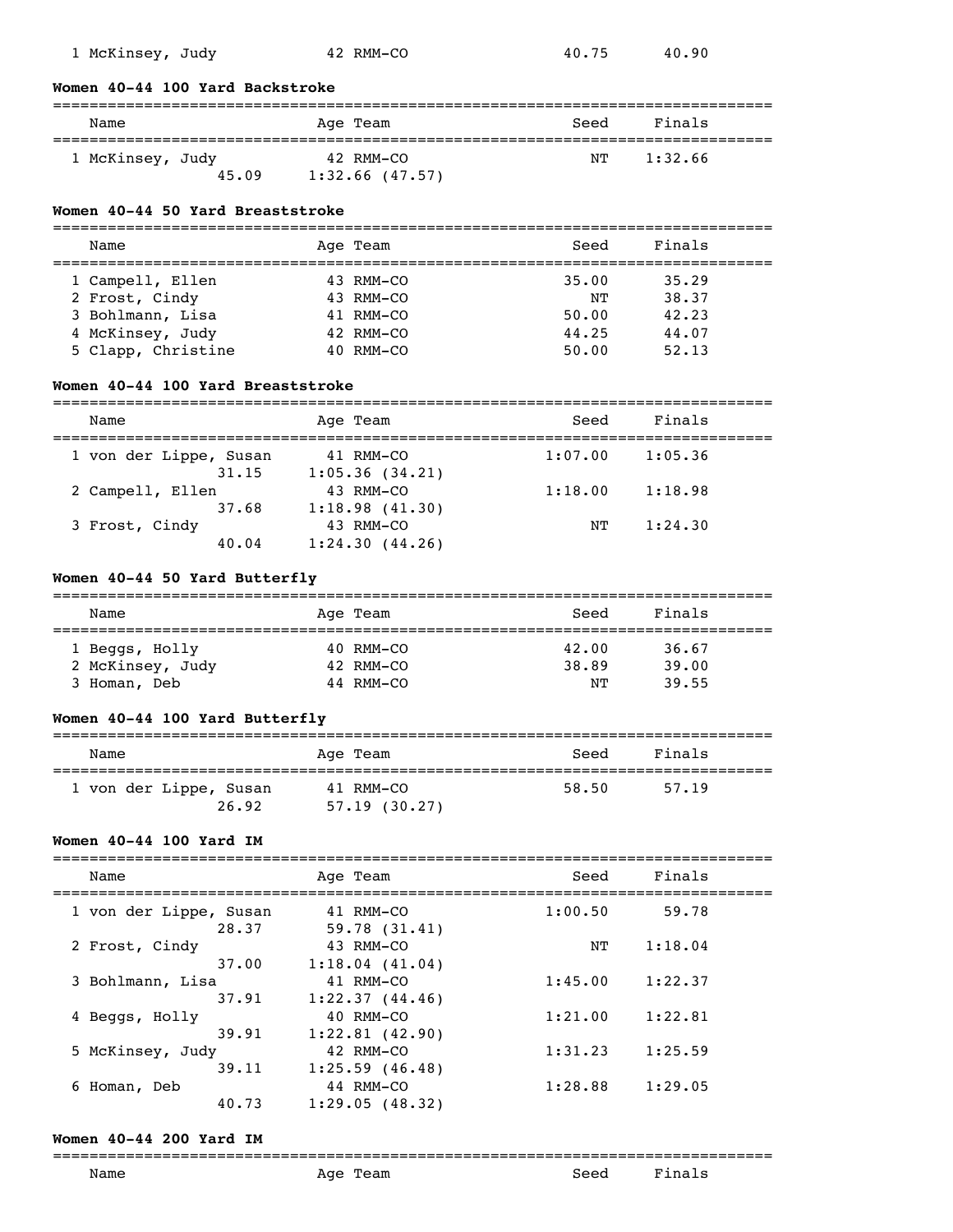|                |       |                   | ------------------------------------- |                 |
|----------------|-------|-------------------|---------------------------------------|-----------------|
| 1 Beggs, Holly |       | 40 RMM-CO         | 2:55.00                               | 7.56.97         |
|                | 40.02 | $1:28.67$ (48.65) | 2:17.80 (49.13)                       | 2:56.97 (39.17) |

#### **Women 45-49 50 Yard Freestyle**

| Name                |    | Age Team  | Seed  | Finals |
|---------------------|----|-----------|-------|--------|
| 1 Von Evig, Julia   |    | 45 RMM-CO | 26.00 | 26.66  |
| 2 Bergen, Michelle  |    | 45 RMM-CO | 29.50 | 29.92  |
| 3 Santomaso, Cindy  |    | 46 RMM-CO | 40.00 | 32.85  |
| 4 Fletcher, Lynne   |    | 46 RMM-CO | 33.00 | 33.99  |
| 5 Craft, Carol      |    | 45 RMM-CO | 35.47 | 34.03  |
| 6 Larson, Stephanie | 47 | RMM-CO    | 38.00 | 35.08  |
| 7 Sortwell, Andrea  |    | RMM-CO    | 35.60 | 36.10  |
|                     |    |           |       |        |

## **Women 45-49 100 Yard Freestyle**

===============================================================================

| Name               | Age Team       | Seed    | Finals  |  |
|--------------------|----------------|---------|---------|--|
| 1 Von Evig, Julia  | 45 RMM-CO      | 58.00   | 1:01.05 |  |
| 28.10              | 1:01.05(32.95) |         |         |  |
| 2 Bergen, Michelle | 45 RMM-CO      | 1:05.00 | 1:06.76 |  |
| 31.83              | 1:06.76(34.93) |         |         |  |
| 3 Santomaso, Cindy | 46 RMM-CO      | 1:31.00 | 1:11.14 |  |
| 34.00              | 1:11.14(37.14) |         |         |  |
| 4 Craft, Carol     | 45 RMM-CO      | 1:20.00 | 1:17.00 |  |
| 36.77              | 1:17.00(40.23) |         |         |  |
| 5 Sortwell, Andrea | 47 RMM-CO      | 1:21.44 | 1:22.98 |  |
| 37.14              | 1:22.98(45.84) |         |         |  |
|                    |                |         |         |  |

#### **Women 45-49 200 Yard Freestyle**

| Name               | Age Team       | Seed           | Finals          |  |  |
|--------------------|----------------|----------------|-----------------|--|--|
| 1 Santomaso, Cindy | 46 RMM-CO      | 2:55.00        | 2:37.74         |  |  |
| 35.46              | 1:13.83(38.37) | 1:54.85(41.02) | 2:37.74 (42.89) |  |  |

### **Women 45-49 200 Yard Choice**

| Name            |       | Age Team       | Seed           | Finals            |  |
|-----------------|-------|----------------|----------------|-------------------|--|
| 1 Bates, Penny  |       | 45 RMM-CO      | 2:41.00        | 2:45.82           |  |
|                 | 38.87 | 1:20.38(41.51) | 2:02.99(42.61) | $2:45.82$ (42.83) |  |
| 2 Drozda, Cathy |       | 47 RMM-CO      | 2:46.50        | 2:49.98           |  |
|                 | 38.74 | 1:22.31(43.57) | 2:06.20(43.89) | 2:49.98(43.78)    |  |

#### **Women 45-49 50 Yard Backstroke**

| Name                                    | Age Team               | Seed           | Finals         |  |
|-----------------------------------------|------------------------|----------------|----------------|--|
| 1 Bergen, Michelle<br>2 Fletcher, Lynne | 45 RMM-CO<br>46 RMM-CO | 35.00<br>40.00 | 38.32<br>39.08 |  |
| 3 Larson, Stephanie                     | 47 RMM-CO              | 40.00          | 41.49          |  |

#### **Women 45-49 100 Yard Backstroke**

=============================================================================== Name **Age Team** Age Team Seed Finals =============================================================================== 1 Drozda, Cathy  $35.16$   $1:11.00$   $(35.84)$ 

| 1:18.10 |
|---------|
|         |
| 1:20.03 |
|         |
|         |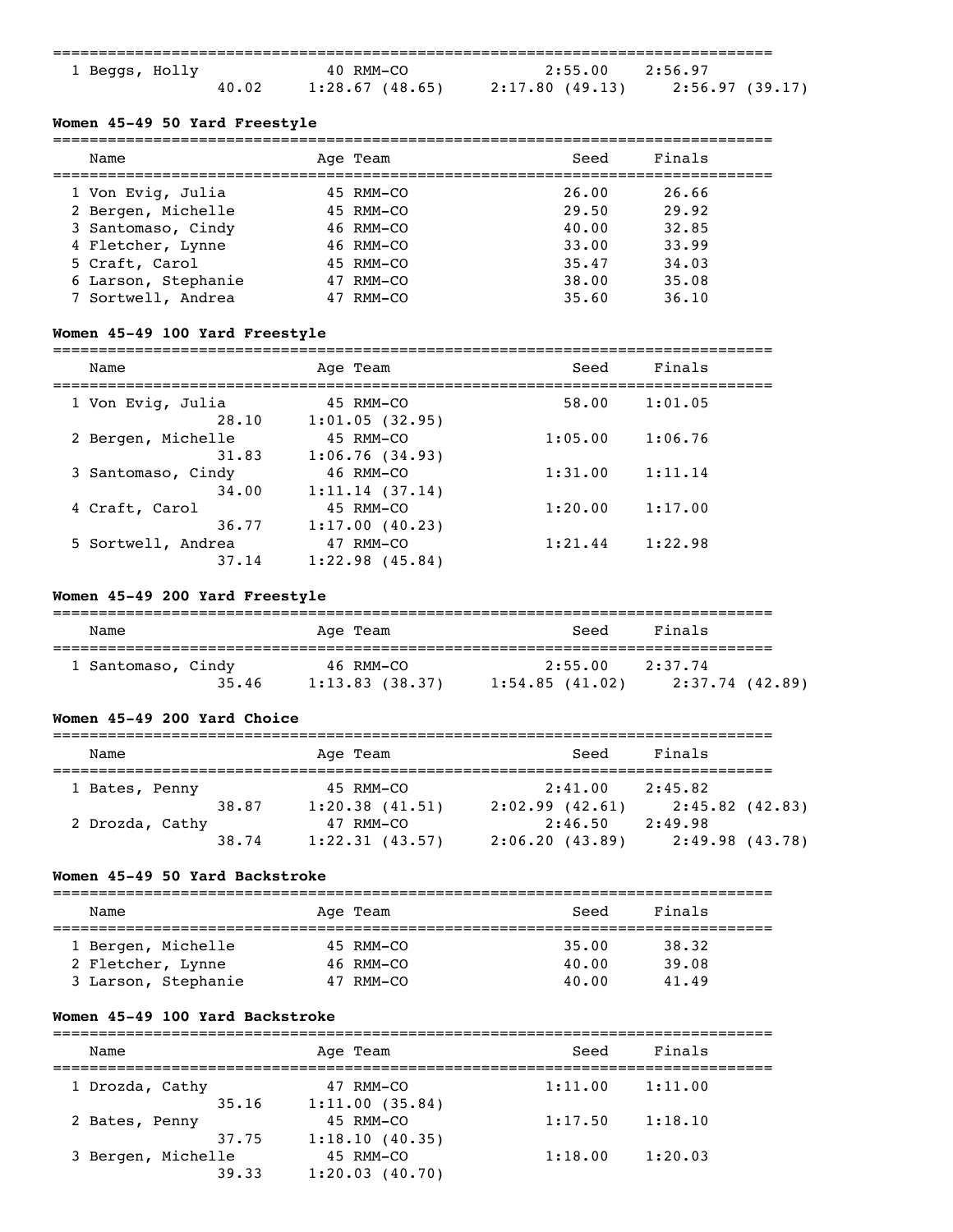#### **Women 45-49 50 Yard Breaststroke**

| Name               | Age Team  | Seed  | Finals |  |
|--------------------|-----------|-------|--------|--|
| 1 Von Evig, Julia  | 45 RMM-CO | 34,00 | 35.18  |  |
| 2 Sortwell, Andrea | 47 RMM-CO | 50.02 | 49.71  |  |

#### **Women 45-49 100 Yard Breaststroke**

| Name              | Age Team       | Seed    | Finals  |  |
|-------------------|----------------|---------|---------|--|
| 1 Drozda, Cathy   | 47 RMM-CO      | 1:18.50 | 1:17.56 |  |
| 37.86             | 1:17.56(39.70) |         |         |  |
| 2 Von Evig, Julia | 45 RMM-CO      | 1:15.00 | 1:20.66 |  |
| 37.48             | 1:20.66(43.18) |         |         |  |
| 3 Bates, Penny    | 45 RMM-CO      | 1:23.00 | 1:24.00 |  |
| 40.17             | 1:24.00(43.83) |         |         |  |

## **Women 45-49 50 Yard Butterfly**

| Name              | Age Team  | Seed  | Finals |  |
|-------------------|-----------|-------|--------|--|
| 1 Von Evig, Julia | 45 RMM-CO | 30.00 | 30.56  |  |
| 2 Craft, Carol    | 45 RMM-CO | 41.45 | 41.82  |  |

#### **Women 45-49 100 Yard Butterfly**

| Name           |       | Age Team       | Seed    | Finals  |
|----------------|-------|----------------|---------|---------|
| 1 Bates, Penny |       | 45 RMM-CO      | 1:16.00 | 1:15.50 |
|                | 35.05 | 1:15.50(40.45) |         |         |

#### **Women 45-49 100 Yard IM**

===============================================================================

| Name                | Age Team       | Seed    | Finals  |  |
|---------------------|----------------|---------|---------|--|
| 1 Drozda, Cathy     | 47 RMM-CO      | 1:03.50 | 1:08.31 |  |
| 31.14               | 1:08.31(37.17) |         |         |  |
| 2 Fletcher, Lynne   | 46 RMM-CO      | 1:23.75 | 1:23.16 |  |
| 37.88               | 1:23.16(45.28) |         |         |  |
| 3 Larson, Stephanie | 47 RMM-CO      | 1:40.00 | 1:27.57 |  |
| 41.31               | 1:27.57(46.26) |         |         |  |
| 4 Craft, Carol      | 45 RMM-CO      | 1:32.00 | 1:28.76 |  |
| 42.65               | 1:28.76(46.11) |         |         |  |
|                     |                |         |         |  |

### **Women 45-49 200 Yard IM**

| Name              | Age Team       | Seed           | Finals         |
|-------------------|----------------|----------------|----------------|
| 1 Bates, Penny    | 45 RMM-CO      | 2:41.00        | 2:42.63        |
| 35.21             | 1:18.72(43.51) | 2:05.13(46.41) | 2:42.63(37.50) |
| 2 Fletcher, Lynne | 46 RMM-CO      | 3:30.00        | 3:13.00        |
| 38.98             | 1:30.90(51.92) | 2:30.86(59.96) | 3:13.00(42.14) |

## **Women 50-54 50 Yard Freestyle**

| Name             | Age Team  | Finals<br>Seed |  |
|------------------|-----------|----------------|--|
| 1 Rosener, Karen | 53 RMM-CO | 28.60<br>28.41 |  |

## **Women 50-54 100 Yard Freestyle**

| __           |             |      | ___  |
|--------------|-------------|------|------|
| Name         | Aqe<br>Team | Seea |      |
| ------------ |             |      | ____ |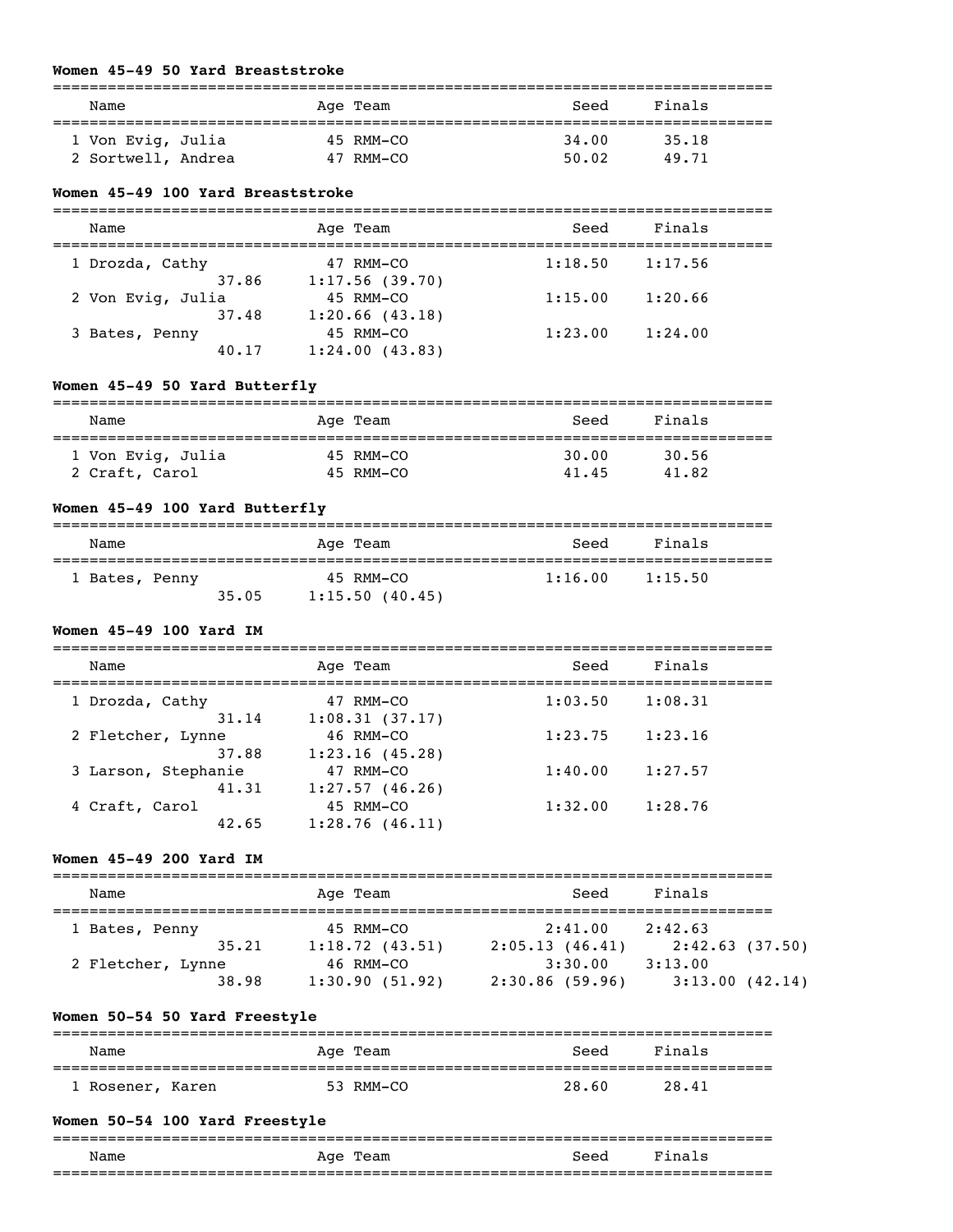|                | 1 Rosener, Karen          | 30.59                            | 53 RMM-CO<br>$1:02.66$ (32.07) | 1:03.50                                          | 1:02.66                   |  |
|----------------|---------------------------|----------------------------------|--------------------------------|--------------------------------------------------|---------------------------|--|
|                |                           | Women 50-54 50 Yard Backstroke   |                                |                                                  |                           |  |
| Name           | ========================= |                                  | Age Team                       | Seed<br>=================================        | Finals                    |  |
|                | 1 Jacobs, Marianne        |                                  | 54 RMM-CO                      | 1:25.53                                          | 1:23.88                   |  |
|                |                           | Women 50-54 50 Yard Breaststroke |                                |                                                  |                           |  |
| Name           |                           |                                  | Age Team                       | Seed                                             | Finals                    |  |
|                | 1 Rosener, Karen          |                                  | 53 RMM-CO                      | 38.50                                            | 37.99                     |  |
|                |                           | Women 50-54 50 Yard Butterfly    |                                |                                                  |                           |  |
| Name           |                           |                                  | Age Team                       | Seed                                             | Finals                    |  |
|                | 1 Rosener, Karen          |                                  | 53 RMM-CO                      | 31.20                                            | 30.56                     |  |
|                |                           | Women 55-59 50 Yard Freestyle    |                                |                                                  |                           |  |
| Name           |                           |                                  | Age Team                       | --------------------------------<br>Seed         | Finals                    |  |
| 1 Raymond, Sue |                           |                                  | 58 RMM-CO                      | 45.20                                            | 43.81                     |  |
|                |                           | Women 55-59 100 Yard Freestyle   |                                |                                                  |                           |  |
| Name           |                           |                                  | Age Team                       | Seed                                             | Finals                    |  |
| 1 Raymond, Sue |                           | 45.50                            | 58 RMM-CO<br>1:40.97(55.47)    | 1:40.00                                          | 1:40.97                   |  |
|                |                           | Women 55-59 200 Yard Freestyle   |                                |                                                  |                           |  |
| Name           |                           |                                  | Age Team                       | Seed                                             | Finals                    |  |
| 1 Raymond, Sue |                           | 45.23                            | 58 RMM-CO                      | 2:50.00<br>$1:41.54$ (56.31) $2:43.82$ (1:02.28) | 3:42.73<br>3:42.73(58.91) |  |
|                |                           | Women 55-59 50 Yard Backstroke   |                                |                                                  |                           |  |
| Name           |                           |                                  | Age Team                       | Seed<br>_________________________________        | Finals<br>==========      |  |
| 1 Raymond, Sue | 2 England, Nancy          |                                  | 58 RMM-CO<br>57 RMM-CO         | 50.75<br>53.00                                   | 49.82<br>53.76            |  |
|                |                           | Women 55-59 50 Yard Breaststroke |                                |                                                  |                           |  |
| Name           |                           |                                  | Age Team                       | Seed                                             | Finals                    |  |
|                | 1 England, Nancy          |                                  | 57 RMM-CO                      | 51.00                                            | 52.52                     |  |
|                |                           | Women 60-64 100 Yard Freestyle   |                                |                                                  |                           |  |
|                |                           |                                  |                                |                                                  |                           |  |
| Name           |                           |                                  | Age Team                       | Seed                                             | Finals                    |  |

# **Women 60-64 200 Yard Freestyle**

|             |             |      | ___ |
|-------------|-------------|------|-----|
| Name        | Aqe<br>ream | Seea |     |
| ----------- |             |      |     |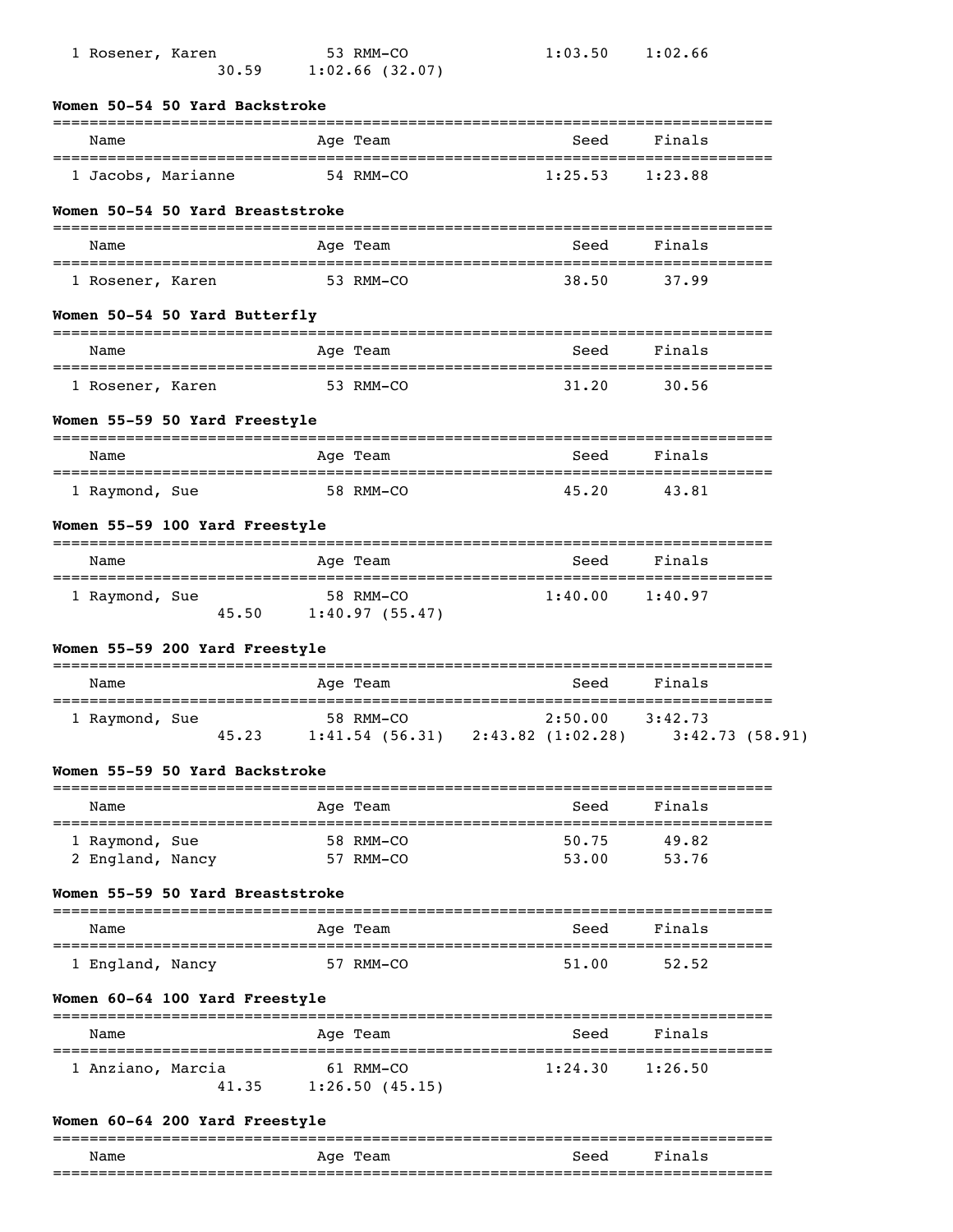| 1 Anziano, Marcia<br>43.08                   | 61 RMM-CO                                        | 2:56.74 3:02.85     | 1:29.59 (46.51) 2:16.26 (46.67) 3:02.85 (46.59) |
|----------------------------------------------|--------------------------------------------------|---------------------|-------------------------------------------------|
| Women 60-64 100 Yard Backstroke              |                                                  |                     |                                                 |
| Name                                         | Age Team                                         | Seed                | Finals                                          |
| 1 Gatz, Pam                                  | 60 RMM-CO                                        | 1:28.00             | 1:19.48                                         |
| 39.51                                        | 1:19.48(39.97)                                   |                     |                                                 |
| Women 60-64 100 Yard Breaststroke            |                                                  |                     |                                                 |
| Name                                         | Age Team                                         | Seed                | Finals                                          |
| -- Gatz, Pam<br>45.22                        | 60 RMM-CO<br>DQ $(48.06)$                        | 1:35.00             | DO                                              |
| Women 60-64 100 Yard IM                      |                                                  |                     |                                                 |
| Name<br>==================================== | Age Team                                         | Seed                | Finals                                          |
| 1 Gatz, Pam                                  | 60 RMM-CO<br>$37.03$ 1:19.27 (42.24)             | 1:22.00             | 1:19.27                                         |
| Men 18-24 50 Yard Freestyle                  |                                                  |                     |                                                 |
| Name                                         | Age Team                                         | Seed                | Finals                                          |
| 1 Lang, Elliot                               | 23 RMM-CO<br>22 RMM-CO                           | 24.00<br>37.00      | 24.20                                           |
| 2 Shanks, Andrew                             |                                                  |                     | 32.54                                           |
| Men 18-24 100 Yard Freestyle                 |                                                  |                     |                                                 |
| Name                                         | Age Team                                         | Seed                | Finals                                          |
| 1 Lang, Elliot<br>25.59                      | 23 RMM-CO<br>53.36(27.77)                        | 55.40               | 53.36                                           |
| 2 Ko, Scott<br>25.10                         | 23 RMM-CO                                        | 52.00               | 54.15                                           |
| 3 Shanks, Andrew                             | 54.15(29.05)<br>22 RMM-CO                        | $1:31.00$ $1:10.29$ |                                                 |
| 34.56                                        | 1:10.29(35.73)                                   |                     |                                                 |
| Men 18-24 200 Yard Freestyle                 |                                                  | ---------------     | ----------------                                |
| Name                                         | Age Team                                         | Seed                | Finals                                          |
| 1 Shanks, Andrew<br>37.35                    | 22 RMM-CO<br>$1:19.40$ (42.05) $2:04.58$ (45.18) | 3:05.00             | 2:47.72<br>2:47.72(43.14)                       |
| Men 18-24 100 Yard Backstroke                |                                                  |                     |                                                 |
| Name                                         | Age Team                                         | Seed                | Finals                                          |
| 1 Ko, Scott                                  | 23 RMM-CO                                        | 1:02.30             | 1:01.52                                         |

|                | 29.78 | $1:01.52$ (31.74) |    |         |
|----------------|-------|-------------------|----|---------|
| 2 Lang, Elliot |       | 23 RMM-CO         | NT | 1:04.66 |
|                | 31.21 | $1:04.66$ (33.45) |    |         |

## **Men 18-24 50 Yard Breaststroke**

| Name           | Age Team  | Seed  | Finals |  |
|----------------|-----------|-------|--------|--|
| 1 Lang, Elliot | 23 RMM-CO | 33.50 | 29.97  |  |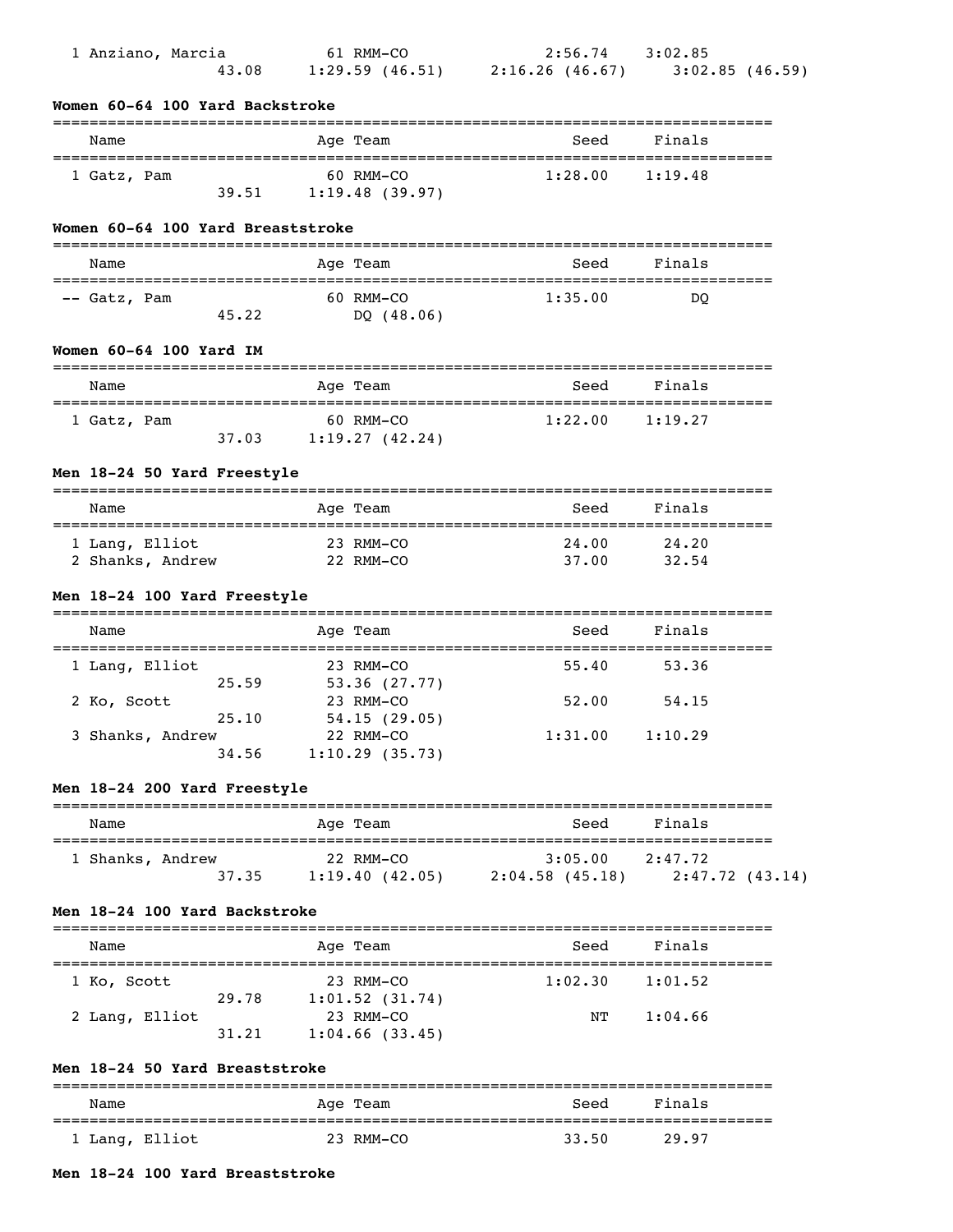| Name           |       | Age Team       | Seed    | Finals  |
|----------------|-------|----------------|---------|---------|
| 1 Lang, Elliot |       | 23 RMM-CO      | 1:10.00 | 1:06.21 |
|                | 30.70 | 1:06.21(35.51) |         |         |

## **Men 18-24 50 Yard Butterfly**

| Name             | Age Team  | Seed  | Finals |  |
|------------------|-----------|-------|--------|--|
| 1 Ko, Scott      | 23 RMM-CO | 25.50 | 26.44  |  |
| 2 Shanks, Andrew | 22 RMM-CO | 49.00 | 33.56  |  |

## **Men 18-24 100 Yard IM**

| Name                      | Age Team                    | Seed    | Finals  |
|---------------------------|-----------------------------|---------|---------|
| 1 Shanks, Andrew<br>37.72 | 22 RMM-CO<br>1:16.72(39.00) | 1:50.00 | 1:16.72 |

## **Men 18-24 200 Yard IM**

| Name             | Age Team       | Seed            | Finals         |
|------------------|----------------|-----------------|----------------|
| 1 Shanks, Andrew | 22 RMM-CO      | 3:50.00         | 3:01.72        |
| 37.38            | 1:27.63(50.25) | 2:20.70 (53.07) | 3:01.72(41.02) |

# **Men 25-29 50 Yard Freestyle**

| Name             | Age Team    | Seed  | Finals |  |
|------------------|-------------|-------|--------|--|
| 1 Breshears, Rob | 29 RMM-CO   | 24.00 | 23.21  |  |
| 2 Treanor, Nate  | $29$ RMM-CO | 25.00 | 23.92  |  |
| 3 Juliano, Kevin | 27 RMM-CO   | 24.00 | 25.06  |  |
| 4 Baird, Aaron   | $29$ RMM-CO | 35.00 | 28.99  |  |

# **Men 25-29 100 Yard Freestyle**

| Name                 | Age Team          | Seed  | Finals |  |
|----------------------|-------------------|-------|--------|--|
| 1 Gough, Galen       | 27 RMM-CO         | 52.00 | 49.91  |  |
| 23.66                | 49.91(26.25)      |       |        |  |
| 2 Breitigam, William | 27 RMM-CO         | 56.00 | 51.63  |  |
| 24.94                | $51.63$ $(26.69)$ |       |        |  |
| 3 Treanor, Nate      | 29 RMM-CO         | 59.00 | 54.23  |  |
| 25.50                | 54.23(28.73)      |       |        |  |
| 4 Juliano, Kevin     | 27 RMM-CO         | 58.00 | 56.62  |  |
| 26.95                | $56.62$ (29.67)   |       |        |  |
| 5 Johnson, Brett     | 27 RMM-CO         | 57.00 | 58.27  |  |
| 27.37                | 58.27(30.90)      |       |        |  |

## **Men 25-29 200 Yard Freestyle**

| Name                 | Age Team       | Seed           | Finals            |
|----------------------|----------------|----------------|-------------------|
| 1 Gough, Galen       | 27 RMM-CO      | 1:53.00        | 1:52.64           |
| 25.93                | 54.38(28.45)   | 1:23.27(28.89) | $1:52.64$ (29.37) |
| 2 Breitigam, William | 27 RMM-CO      | 2:10.00        | 1:55.05           |
| 26.17                | 54.59(28.42)   | 1:24.06(29.47) | 1:55.05(30.99)    |
| 3 Johnson, Brett     | 27 RMM-CO      | 2:10.00        | 2:14.10           |
| 30.88                | 1:04.85(33.97) | 1:39.43(34.58) | 2:14.10(34.67)    |
| 4 Baird, Aaron       | 29 RMM-CO      | 2:49.00        | 2:27.91           |
| 34.06                | 1:12.03(37.97) | 1:50.20(38.17) | 2:27.91(37.71)    |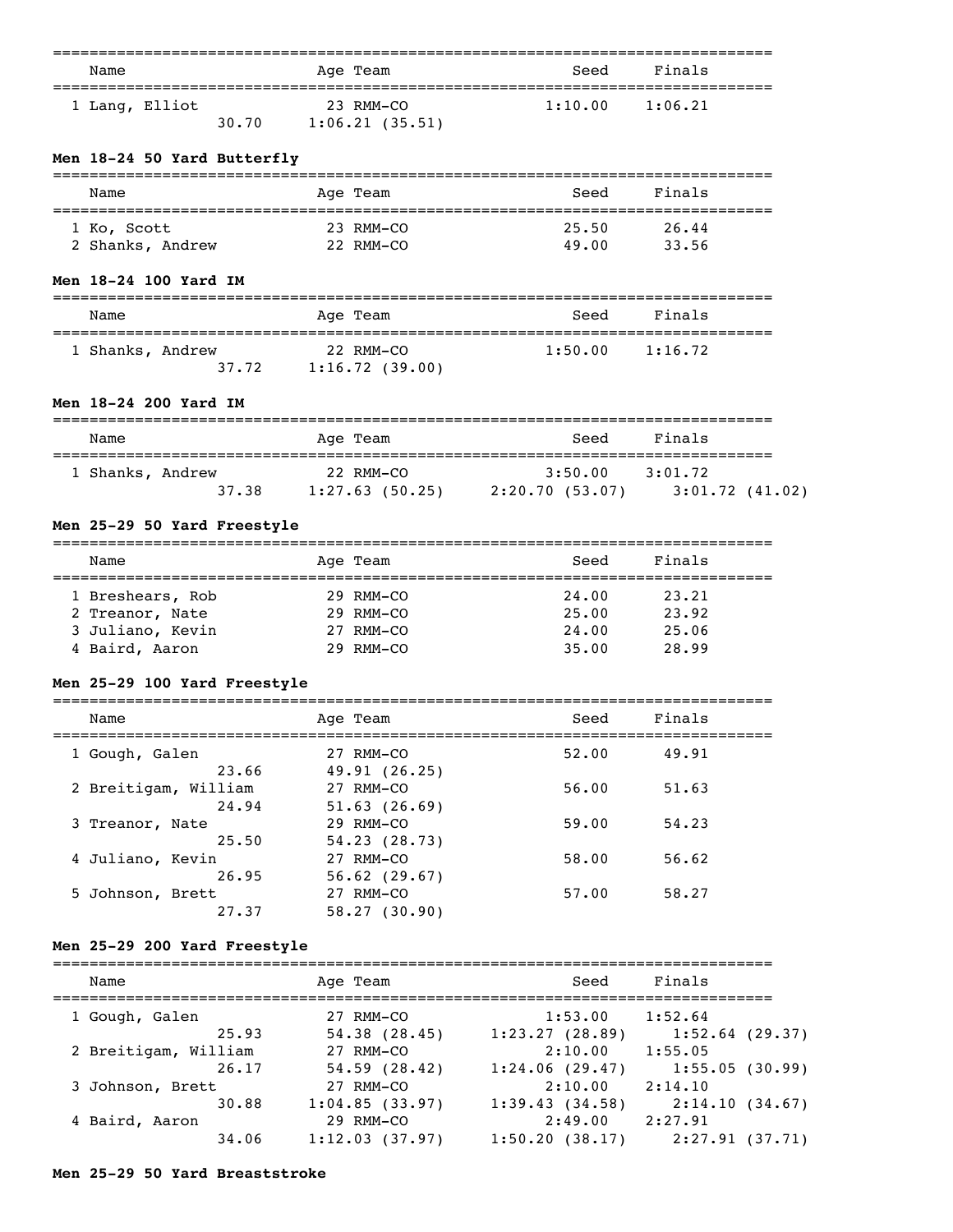| Name             | Age Team |           | Seed  | Finals |
|------------------|----------|-----------|-------|--------|
|                  |          |           |       |        |
| 1 Breshears, Rob |          | 29 RMM-CO | 38.50 | 31.93  |

## **Men 25-29 50 Yard Butterfly**

| Name             | Age Team  | Seed  | Finals |  |
|------------------|-----------|-------|--------|--|
| 1 Breshears, Rob | 29 RMM-CO | 27.00 | 25.53  |  |
| 2 Juliano, Kevin | 27 RMM-CO | 26.00 | 25.99  |  |

# **Men 25-29 100 Yard Butterfly**

| Name             | Age Team       | Seed  | Finals  |  |
|------------------|----------------|-------|---------|--|
| 1 Gough, Galen   | 27 RMM-CO      | 54.00 | 53.05   |  |
| 25.58            | 53.05(27.47)   |       |         |  |
| 2 Juliano, Kevin | 27 RMM-CO      | 59.00 | 1:02.80 |  |
| 30.08            | 1:02.80(32.72) |       |         |  |

# **Men 25-29 100 Yard IM**

===============================================================================

| Name                 | Age Team            | Seed    | Finals  |  |
|----------------------|---------------------|---------|---------|--|
| 1 Gough, Galen       | 27 RMM-CO           | 57.00   | 55.98   |  |
| 25.24                | 55.98(30.74)        |         |         |  |
| 2 Breshears, Rob     | 29 RMM-CO           | 1:06.50 | 59.78   |  |
| 26.69                | 59.78(33.09)        |         |         |  |
| 3 Breitigam, William | 27 RMM-CO           | 1:12.00 | 59.79   |  |
| 27.81                | 59.79(31.98)        |         |         |  |
| 4 Treanor, Nate      | 29 RMM-CO           | 1:07.00 | 1:02.69 |  |
| 28.68                | $1:02.69$ $(34.01)$ |         |         |  |
| 5 Johnson, Brett     | 27 RMM-CO           | 1:17.00 | 1:10.18 |  |
| 32.90                | 1:10.18(37.28)      |         |         |  |
| 6 Baird, Aaron       | 29 RMM-CO           | 1:50.00 | 1:20.65 |  |
| 38.87                | 1:20.65(41.78)      |         |         |  |

## **Men 30-34 50 Yard Freestyle**

| Name            | Age Team  | Seed  | Finals |
|-----------------|-----------|-------|--------|
| 1 Foster, Jared | 31 RMM-CO | 23.00 | 24.01  |
| 2 Wright, Caleb | 31 RMM-CO | 25.50 | 26.40  |

#### **Men 30-34 100 Yard Freestyle**

| Name            |       | Age Team                  | Seed  | Finals |
|-----------------|-------|---------------------------|-------|--------|
| 1 Foster, Jared | 25.69 | 31 RMM-CO<br>53.90(28.21) | 54.00 | 53.90  |

### **Men 30-34 50 Yard Backstroke**

| Name            | Age Team  | Seed  | Finals |  |
|-----------------|-----------|-------|--------|--|
| 1 Foster, Jared | 31 RMM-CO | 29.00 | 31.49  |  |

### **Men 30-34 100 Yard Backstroke**

| Name            |       | Age Team                       | Seed    | Finals  |
|-----------------|-------|--------------------------------|---------|---------|
| 1 Foster, Jared | 33.26 | 31 RMM-CO<br>$1:10.78$ (37.52) | 1:05.00 | 1:10.78 |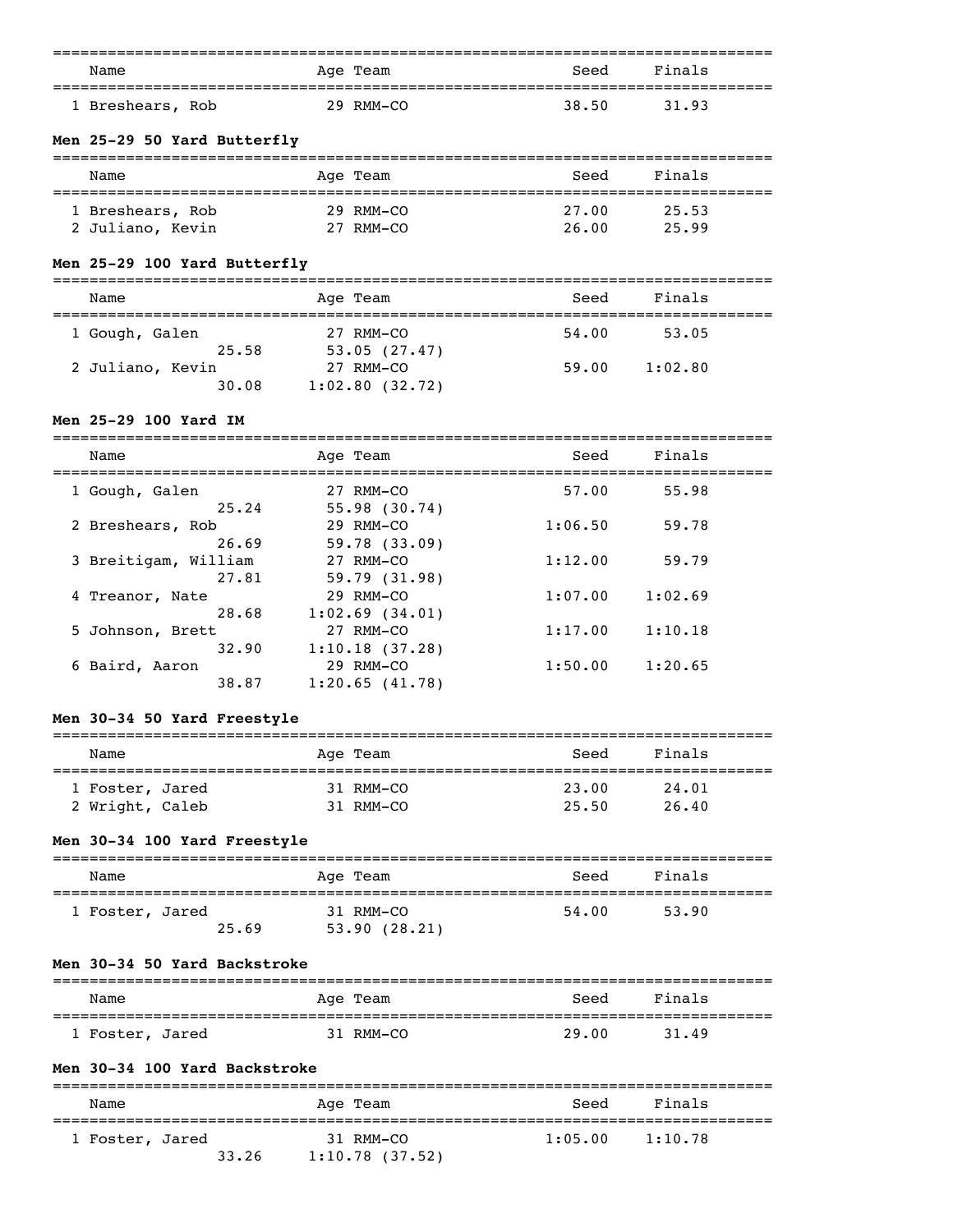# **Men 30-34 50 Yard Butterfly**

| <i>u</i> 30-34 30 idid baccciii     |                                   |                           |                               |                      |  |
|-------------------------------------|-----------------------------------|---------------------------|-------------------------------|----------------------|--|
| Name                                | ================================  | Age Team                  | Seed<br>--------------------- | Finals               |  |
| 1 Wright, Caleb                     |                                   | 31 RMM-CO                 | 27.50                         | 28.05                |  |
| Men 30-34 100 Yard Butterfly        |                                   |                           |                               |                      |  |
| Name                                |                                   | Age Team                  | Seed                          | Finals               |  |
| 1 Wright, Caleb                     | 29.44 1:04.16 (34.72)             | 31 RMM-CO                 |                               | $1:01.50$ $1:04.16$  |  |
| Men 35-39 50 Yard Freestyle         |                                   | ------------              |                               |                      |  |
| Name                                | ================================= | Age Team                  | Seed<br>---------             | Finals               |  |
| 1 Rosinski, Tom<br>2 Shannon, Brian |                                   | 36 RMM-CO<br>39 RMM-CO    | 25.00                         | 23.94<br>26.00 25.66 |  |
| Men 35-39 100 Yard Freestyle        |                                   |                           |                               |                      |  |
| Name                                |                                   | Age Team                  | Seed                          | Finals               |  |
| 1 Rosinski, Tom                     | 24.95                             | 36 RMM-CO<br>51.65(26.70) | 54.00                         | 51.65                |  |
| 2 Scholand, TJ                      | 29.50                             | 36 RMM-CO<br>59.86(30.36) | NΤ                            | 59.86                |  |

# **Men 35-39 200 Yard Freestyle**

| Name            |       | Age Team       |                   | Seed    | Finals         |  |
|-----------------|-------|----------------|-------------------|---------|----------------|--|
| 1 Rosinski, Tom |       | 36 RMM-CO      |                   | 1:58.00 | 1:58.19        |  |
|                 | 26.89 | 56.30(29.41)   | $1:26.86$ (30.56) |         | 1:58.19(31.33) |  |
| 2 Scholand, TJ  |       | 36 RMM-CO      |                   | NТ      | 2:15.48        |  |
|                 | 30.46 | 1:05.40(34.94) | 1:41.65(36.25)    |         | 2:15.48(33.83) |  |

## **Men 35-39 50 Yard Backstroke**

| Name              | Age Team  | Seed  | Finals |
|-------------------|-----------|-------|--------|
| 1 Roddin, Jeffrey | 37 RMM-CO | 27.00 | 26.39  |

## **Men 35-39 50 Yard Breaststroke**

| Name           | Age Team  | Seed | Finals |
|----------------|-----------|------|--------|
|                |           |      |        |
| 1 Scholand, TJ | 36 RMM-CO | NΤ   | 34.69  |

#### **Men 35-39 100 Yard Breaststroke**

| Name             | Age Team          | Seed    | Finals  |  |
|------------------|-------------------|---------|---------|--|
| 1 Detmer, Al     | 35 RMM-CO         | 1:10.00 | 1:12.52 |  |
| 33.72            | $1:12.52$ (38.80) |         |         |  |
| 2 Shannon, Brian | 39 RMM-CO         | 1:15.00 | 1:13.57 |  |
| 34.44            | 1:13.57(39.13)    |         |         |  |

## **Men 35-39 50 Yard Butterfly**

| Name            | Age Team  | Seed  | Finals |  |
|-----------------|-----------|-------|--------|--|
| 1 Rosinski, Tom | 36 RMM-CO | 29.00 | 27.53  |  |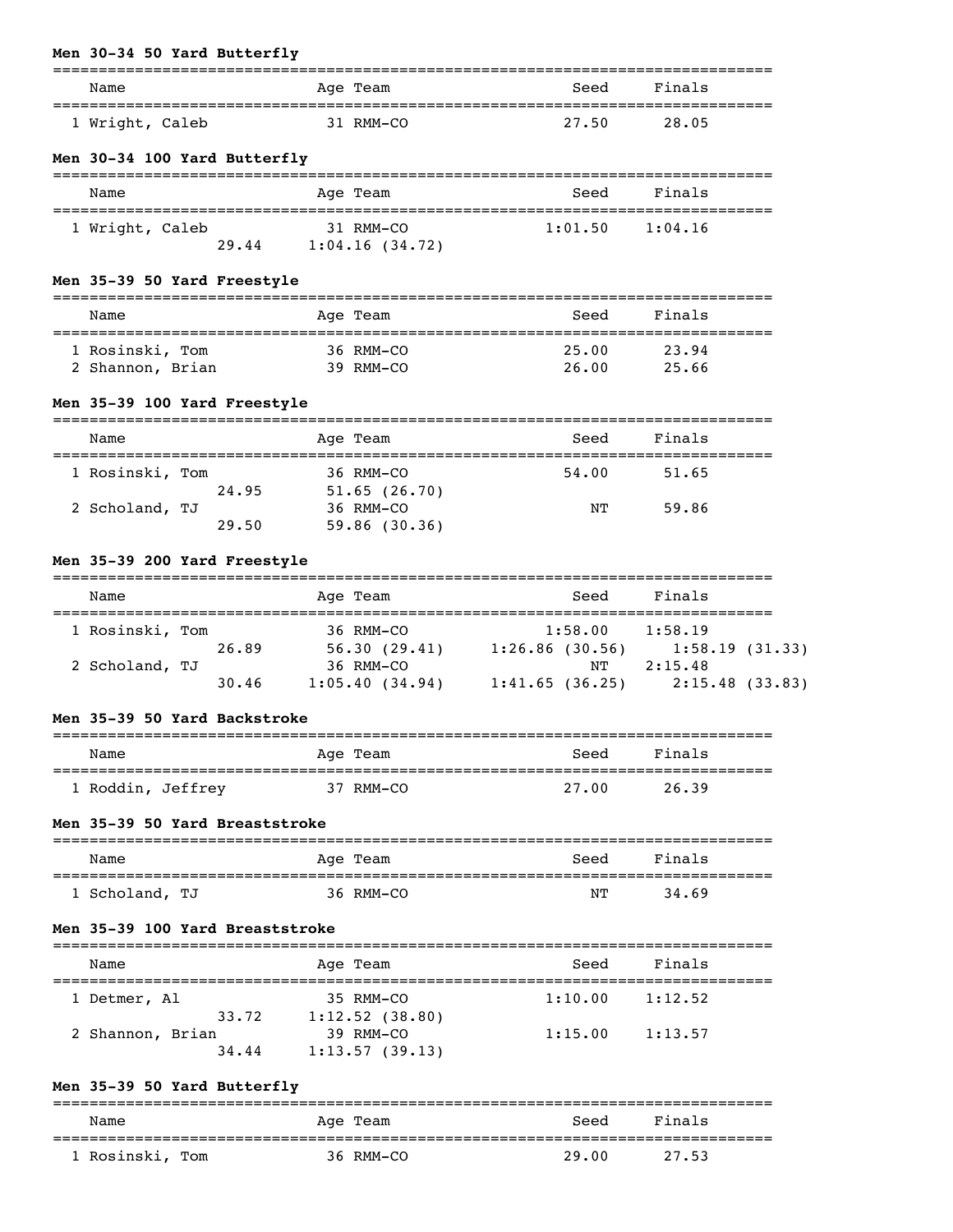## **Men 35-39 100 Yard Butterfly**

| Name              |       | Age Team       | Seed    | Finals  |  |
|-------------------|-------|----------------|---------|---------|--|
| 1 Roddin, Jeffrey |       | 37 RMM-CO      | 54.50   | 53.42   |  |
|                   | 25.24 | 53.42(28.18)   |         |         |  |
| 2 Detmer, Al      |       | 35 RMM-CO      | 1:07.00 | 1:09.95 |  |
|                   | 32.47 | 1:09.95(37.48) |         |         |  |

### **Men 35-39 100 Yard IM**

| Name                       | Age Team                    | Seed    | Finals  |  |
|----------------------------|-----------------------------|---------|---------|--|
| 1 Roddin, Jeffrey<br>25.96 | 37 RMM-CO<br>56.15(30.19)   | 57.30   | 56.15   |  |
| 2 Rosinski, Tom            | 36 RMM-CO                   | 1:05.00 | 1:03.15 |  |
| 29.49<br>3 Shannon, Brian  | 1:03.15(33.66)<br>39 RMM-CO | 1:08.00 | 1:06.55 |  |
| 31.53<br>4 Scholand, TJ    | 1:06.55(35.02)<br>36 RMM-CO | NͲ      | 1:11.12 |  |
| 32.71                      | 1:11.12(38.41)              |         |         |  |

### **Men 40-44 50 Yard Freestyle**

===============================================================================

| Name              | Age Team  | Seed  | Finals |
|-------------------|-----------|-------|--------|
| 1 Cox, Randy      | 44 RMM-CO | 23.50 | 23.41  |
| 2 Dajnowicz, Mark | 41 RMM-CO | 24.97 | 25.41  |
| 3 Brostuen, David | 42 RMM-CO | 25.85 | 26.03  |
| 4 Hoyt, Brian     | 40 RMM-CO | 27.00 | 26.87  |

## **Men 40-44 100 Yard Freestyle**

| Name              | Age Team       | Seed    | Finals |
|-------------------|----------------|---------|--------|
| 1 Cox, Randy      | 44 RMM-CO      | 53.50   | 52.74  |
| 25.08             | 52.74(27.66)   |         |        |
| 2 Dajnowicz, Mark | $41$ RMM $-CO$ | 56.91   | 58.38  |
| 27.05             | 58.38(31.33)   |         |        |
| 3 Hoyt, Brian     | $40$ RMM $-CO$ | 1:00.00 | 59.44  |
| 28.51             | 59.44(30.93)   |         |        |

## **Men 40-44 200 Yard Freestyle**

| Name          |       | Age Team |                |                | Seed              | Finals         |  |
|---------------|-------|----------|----------------|----------------|-------------------|----------------|--|
|               |       |          |                |                |                   |                |  |
| 1 Cox, Randy  |       |          | 44 RMM-CO      |                | NТ                | 2:33.19        |  |
|               | 33.86 |          | 1:12.73(38.87) |                | $1:52.92$ (40.19) | 2:33.19(40.27) |  |
| 2 Reese, Gary |       |          | 40 RMM-CO      |                | 3:45.00           | 3:03.18        |  |
|               | 38.43 |          | 1:23.61(45.18) | 2:13.09(49.48) |                   | 3:03.18(50.09) |  |

#### **Men 40-44 200 Yard Choice**

| Name          |       | Age Team                    | Seed                      | Finals                    |
|---------------|-------|-----------------------------|---------------------------|---------------------------|
| 1 Nash, Kevin | 29.87 | 42 RMM-CO<br>1:01.97(32.10) | 2:11.00<br>1:34.77(32.80) | 2:08.30<br>2:08.30(33.53) |

## **Men 40-44 50 Yard Backstroke**

| Name          | Age Team  | Seed  | Finals |
|---------------|-----------|-------|--------|
| 1 Hoyt, Brian | 40 RMM-CO | 31,00 | 31.31  |

## **Men 40-44 50 Yard Breaststroke**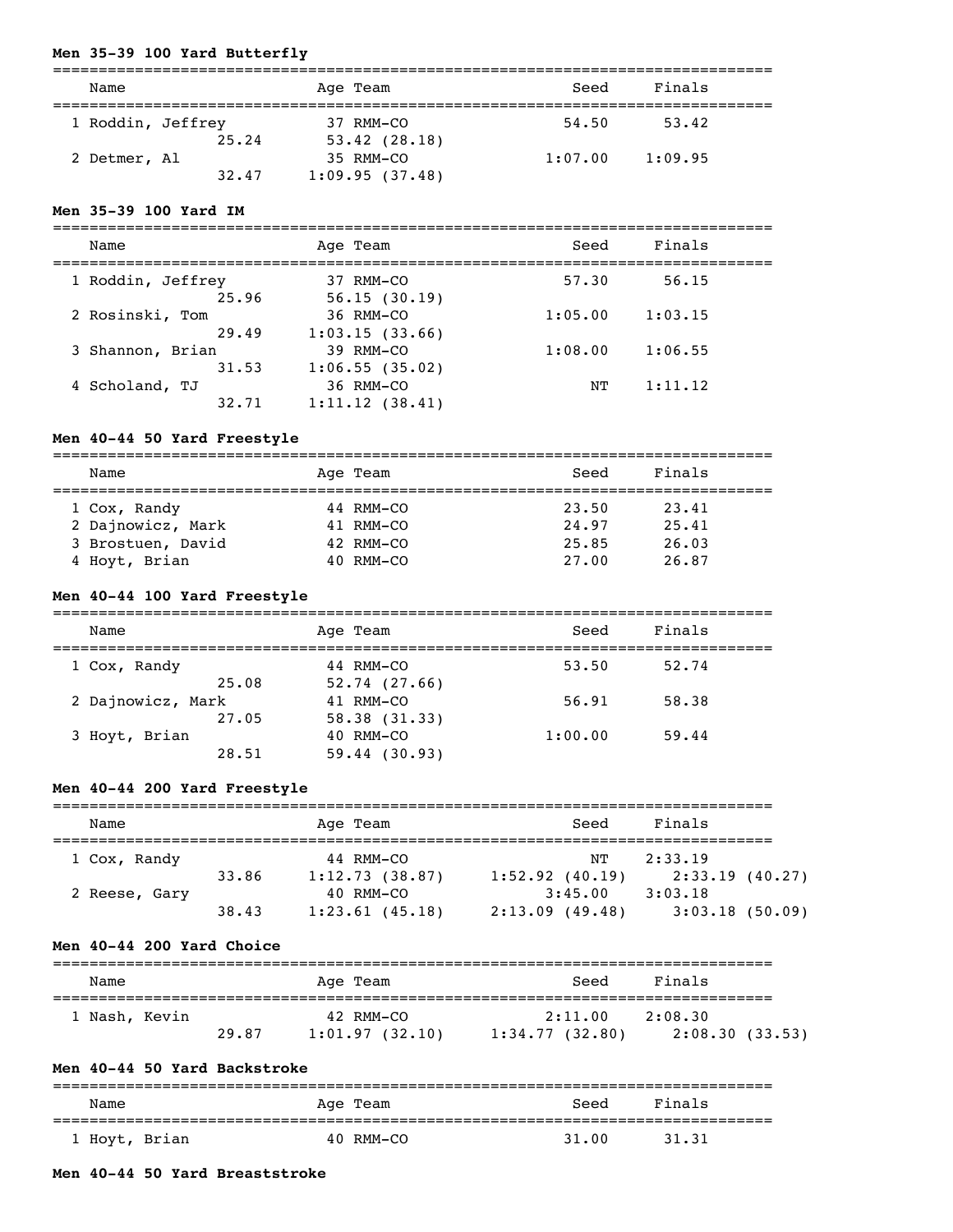| Name              | Age Team  | Seed  | Finals |  |
|-------------------|-----------|-------|--------|--|
| 1 Brostuen, David | 42 RMM-CO | 33.00 | 32.87  |  |
| 2 Reese, Gary     | 40 RMM-CO | 35.00 | 32.97  |  |

### **Men 40-44 100 Yard Breaststroke**

| Name              |       | Age Team       | Seed    | Finals  |  |
|-------------------|-------|----------------|---------|---------|--|
| 1 Cox, Randy      |       | 44 RMM-CO      | 1:06.50 | 1:06.06 |  |
|                   | 30.97 | 1:06.06(35.09) |         |         |  |
| 2 Brostuen, David |       | 42 RMM-CO      | 1:12.00 | 1:11.99 |  |
|                   | 34.14 | 1:11.99(37.85) |         |         |  |
| 3 Jensen, Rod     |       | 42 RMM-CO      | 1:13.00 | 1:15.33 |  |
|                   | 36.45 | 1:15.33(38.88) |         |         |  |
| 4 Reese, Gary     |       | 40 RMM-CO      | 1:20.00 | 1:15.93 |  |
|                   | 35.58 | 1:15.93(40.35) |         |         |  |

## **Men 40-44 50 Yard Butterfly**

| Name          | Age Team  | Seed  | Finals |  |
|---------------|-----------|-------|--------|--|
| 1 Jensen, Rod | 42 RMM-CO | 28.70 | 27.98  |  |
| 2 Hoyt, Brian | 40 RMM-CO | 28.00 | 29.59  |  |

# **Men 40-44 100 Yard Butterfly**

| Name          |       | Age Team                    | Seed    | Finals  |  |
|---------------|-------|-----------------------------|---------|---------|--|
| 1 Jensen, Rod | 29.38 | 42 RMM-CO<br>1:02.71(33.33) | 1:01.00 | 1:02.71 |  |

### **Men 40-44 100 Yard IM**

| Name              |       | Age Team                    | Seed    | Finals  |
|-------------------|-------|-----------------------------|---------|---------|
| 1 Nash, Kevin     | 26.90 | 42 RMM-CO<br>1:00.09(33.19) | 59.50   | 1:00.09 |
| 2 Jensen, Rod     |       | 42 RMM-CO                   | 1:05.00 | 1:06.26 |
| 3 Dajnowicz, Mark | 31.76 | 1:06.26(34.50)<br>41 RMM-CO | 1:13.90 | 1:10.22 |
|                   | 31.59 | 1:10.22(38.63)              |         |         |

## **Men 40-44 200 Yard IM**

| Name          |       | Age Team |                     | Seed              | Finals         |  |
|---------------|-------|----------|---------------------|-------------------|----------------|--|
| 1 Cox, Randy  |       |          | $44$ RMM-CO         | 2:13.00           | 2:12.77        |  |
|               | 28.19 |          | $1:02.69$ $(34.50)$ | $1:41.04$ (38.35) | 2:12.77(31.73) |  |
| 2 Jensen, Rod |       |          | $42$ RMM-CO         | 2:25.00           | 2:23.46        |  |
|               | 29.66 |          | 1:08.37(38.71)      | 1:49.57(41.20)    | 2:23.46(33.89) |  |

## **Men 45-49 50 Yard Freestyle**

| Name               | Age Team  | Seed  | Finals |  |
|--------------------|-----------|-------|--------|--|
| 1 O'Brien, Michael | 45 RMM-CO | 26.50 | 26.35  |  |
| 2 Hawes, Mike      | 48 RMM-CO | NͲ    | 28.97  |  |
| 3 Cattles, Steve   | 47 RMM-CO | 48.63 | 42.48  |  |

## **Men 45-49 100 Yard Freestyle**

| Name | Team<br>Aqe | Seed | Final<br>S |
|------|-------------|------|------------|
|      |             |      |            |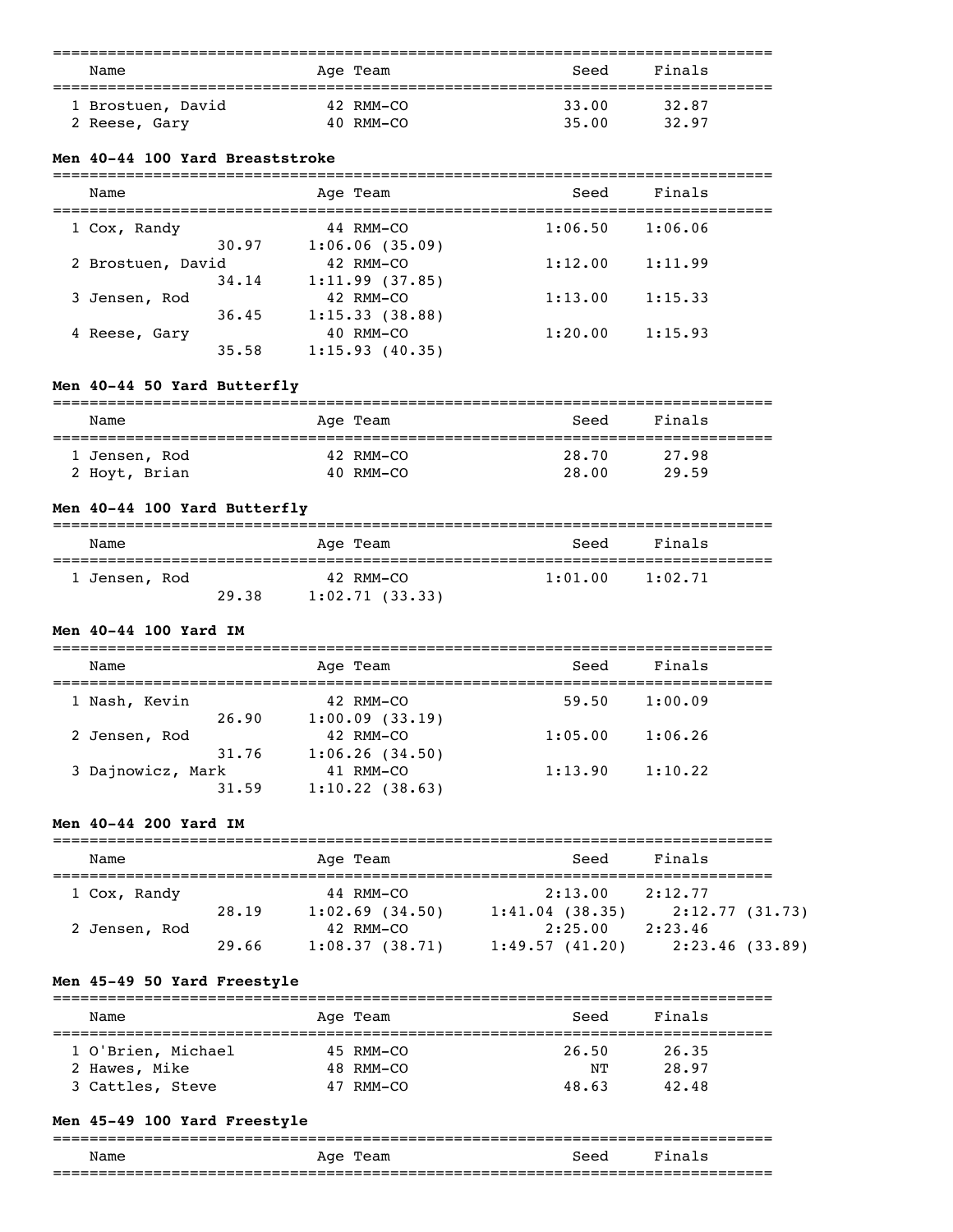| 1 Johnston, Mark | 46 RMM-CO      | 55.00   | 54.38   |
|------------------|----------------|---------|---------|
| 25.80            | 54.38(28.58)   |         |         |
| 2 McCarty, Dave  | 48 RMM-CO      | 56.50   | 56.17   |
| 26.98            | 56.17(29.19)   |         |         |
| 3 Bakel, Joe     | 45 RMM-CO      | 57.00   | 56.90   |
| 27.53            | 56.90(29.37)   |         |         |
| 4 Kaufman, Kelly | 46 RMM-CO      | 1:10.00 | 1:04.97 |
| 31.17            | 1:04.97(33.80) |         |         |
| 5 Hawes, Mike    | 48 RMM-CO      | NΤ      | 1:05.30 |
| 31.73            | 1:05.30(33.57) |         |         |
| 6 Kelly, John    | 45 RMM-CO      | 1:25.00 | 1:18.86 |
| 37.59            | 1:18.86(41.27) |         |         |
| 7 Cattles, Steve | 47 RMM-CO      | 1:40.00 | 1:36.75 |
| 44.28            | 1:36.75(52.47) |         |         |

## **Men 45-49 200 Yard Freestyle**

| Name             |       | Age Team          | Seed           | Finals           |
|------------------|-------|-------------------|----------------|------------------|
| 1 Bakel, Joe     |       | 45 RMM-CO         | 2:10.00        | 2:08.02          |
|                  | 29.53 | 1:02.19(32.66)    | 1:35.20(33.01) | 2:08.02(32.82)   |
| 2 Cattles, Steve |       | $47$ RMM-CO       | 3:30.00        | 3:42.87          |
|                  | 49.58 | $1:44.89$ (55.31) | 2:42.57(57.68) | 3:42.87(1:00.30) |

### **Men 45-49 50 Yard Backstroke**

| Name                                   |  | Age Team               | Seed             | Finals           |
|----------------------------------------|--|------------------------|------------------|------------------|
| 1 O'Brien, Michael<br>2 Cattles, Steve |  | 45 RMM-CO<br>47 RMM-CO | 32.00<br>1:14.00 | 32.33<br>1:12.95 |

## **Men 45-49 100 Yard Backstroke**

| Name          | Age Team  | Seed    | Finals  |  |
|---------------|-----------|---------|---------|--|
| 1 Kelly, John | 45 RMM-CO | 1:35.00 | 1:34.11 |  |

#### **Men 45-49 50 Yard Breaststroke**

| Name                                | Age Team               | Seed           | Finals         |  |
|-------------------------------------|------------------------|----------------|----------------|--|
| 1 O'Brien, Michael<br>2 Kelly, John | 45 RMM-CO<br>45 RMM-CO | 32.30<br>45.00 | 33.00<br>43.15 |  |

# **Men 45-49 50 Yard Butterfly**

| Name             | Age Team  | Seed  | Finals  |
|------------------|-----------|-------|---------|
| 1 Johnston, Mark | 46 RMM-CO | 27.50 | 26.47   |
| 2 Kelly, John    | 45 RMM-CO | 45.00 | 45.70   |
| 3 Cattles, Steve | 47 RMM-CO | NͲ    | 1:13.76 |

## **Men 45-49 100 Yard Butterfly**

| Name                     | Age Team                    | Seed    | Finals  |  |
|--------------------------|-----------------------------|---------|---------|--|
| 1 Johnston, Mark         | 46 RMM-CO                   | 1:01.00 | 59.69   |  |
| 27.68<br>2 McCarty, Dave | 59.69(32.01)<br>$48$ RMM-CO | 1:05.50 | 1:09.98 |  |
| 32.75                    | 1:09.98(37.23)              |         |         |  |

### **Men 45-49 100 Yard IM**

|      |               |      | ___ |
|------|---------------|------|-----|
| Name | Aqe ´<br>ream | Seen |     |
|      |               |      |     |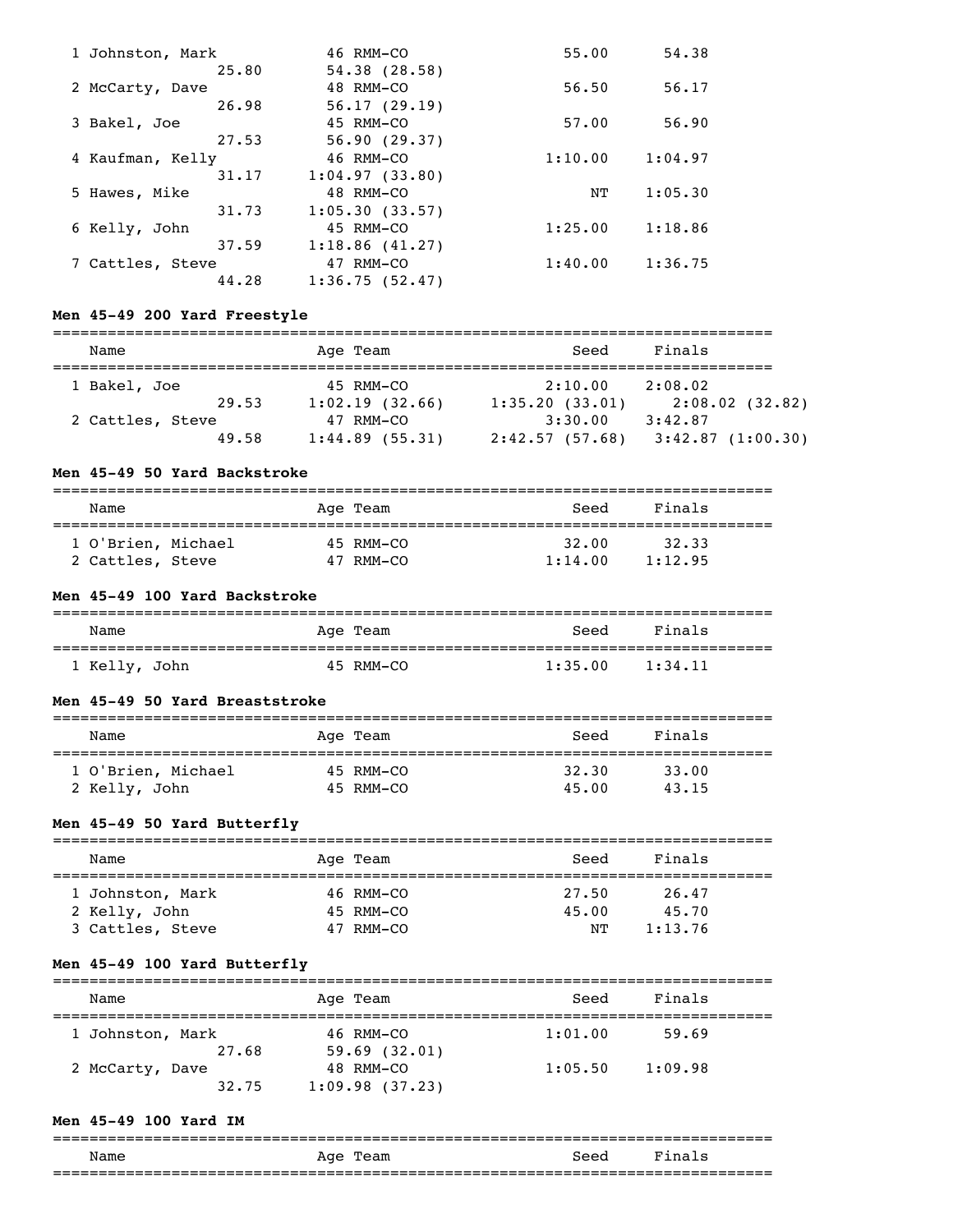| 1 McCarty, Dave    | 48 RMM-CO      | 1:05.50 | 1:04.39 |
|--------------------|----------------|---------|---------|
| 31.35              | 1:04.39(33.04) |         |         |
| 2 Bakel, Joe       | 45 RMM-CO      | 1:06.00 | 1:06.67 |
| 30.86              | 1:06.67(35.81) |         |         |
| 3 O'Brien, Michael | 45 RMM-CO      | 1:05.03 | 1:07.29 |
| 30.61              | 1:07.29(36.68) |         |         |
| 4 Hawes, Mike      | 48 RMM-CO      | NΤ      | 1:16.93 |
| -- Kelly, John     | 45 RMM-CO      | 1:35.00 | DO      |
| 42.91              | DO (48.17)     |         |         |

## **Men 45-49 200 Yard IM**

| Name            |       | Age Team       | Seed              | Finals         |
|-----------------|-------|----------------|-------------------|----------------|
| 1 Bakel, Joe    |       | 45 RMM-CO      | 2:30.00           | 2:25.36        |
|                 | 32.12 | 1:09.80(37.68) | $1:53.34$ (43.54) | 2:25.36(32.02) |
| 2 McCarty, Dave |       | 48 RMM-CO      | 2:23.50           | 2:26.32        |
|                 | 31.16 | 1:09.30(38.14) | 1:52.57(43.27)    | 2:26.32(33.75) |

## **Men 50-54 50 Yard Freestyle**

| Name              | Age Team  | Seed  | Finals |  |
|-------------------|-----------|-------|--------|--|
|                   |           |       |        |  |
| 1 Lehman, Ron     | 51 RMM-CO | 29.10 | 26.61  |  |
| 2 McElhinney, Tom | 53 RMM-CO | 28.00 | 28.75  |  |
| 3 Schoo, Dallas   | 53 RMM-CO | 38.00 | 35.78  |  |

#### **Men 50-54 100 Yard Freestyle**

| Name              | Age Team       | Seed    | Finals  |  |
|-------------------|----------------|---------|---------|--|
| 1 Lehman, Ron     | 51 RMM-CO      | 1:02.30 | 1:00.06 |  |
| 29.05             | 1:00.06(31.01) |         |         |  |
| 2 Strobel, Barnes | 51 RMM-CO      | 1:03.64 | 1:03.41 |  |
| 29.96             | 1:03.41(33.45) |         |         |  |
| 3 Schoo, Dallas   | 53 RMM-CO      | NΤ      | 1:25.31 |  |
| 41.33             | 1:25.31(43.98) |         |         |  |

## **Men 50-54 200 Yard Freestyle**

| Name          |       | Age Team       | Seed           | Finals         |  |
|---------------|-------|----------------|----------------|----------------|--|
| 1 Lehman, Ron |       | 51 RMM-CO      | 2:19.00        | 2:14.51        |  |
|               | 31.29 | 1:06.09(34.80) | 1:41.98(35.89) | 2:14.51(32.53) |  |
| 2 Heins, Don  |       | 52 RMM-CO      | 3:00.00        | 3:06.47        |  |
|               | 41.19 | 1:29.46(48.27) | 2:21.79(52.33) | 3:06.47(44.68) |  |

### **Men 50-54 200 Yard Choice**

| Name             |       | Age Team       | Seed                | Finals            |
|------------------|-------|----------------|---------------------|-------------------|
| 1 Stanback, John |       | 53 RMM-CO      | 2:20.00             | 2:17.89           |
|                  | 32.20 | 1:06.39(34.19) | 1:42.13(35.74)      | 2:17.89(35.76)    |
| 2 Benson, Stan   |       | 53 RMM-CO      | 2:35.00             | 2:49.64           |
|                  | 37.79 | 1:20.15(42.36) | $2:04.28$ $(44.13)$ | $2:49.64$ (45.36) |
| 3 Heins, Don     |       | 52 RMM-CO      | 3:30.00             | 3:36.24           |
|                  | 45.19 | 1:42.77(57.58) | 2:41.57(58.80)      | 3:36.24(54.67)    |

## **Men 50-54 50 Yard Backstroke**

=============================================================================== Name Age Team Seed Finals =============================================================================== 1 Benson, Stan 2 Schoo, Dallas 53 RMM-CO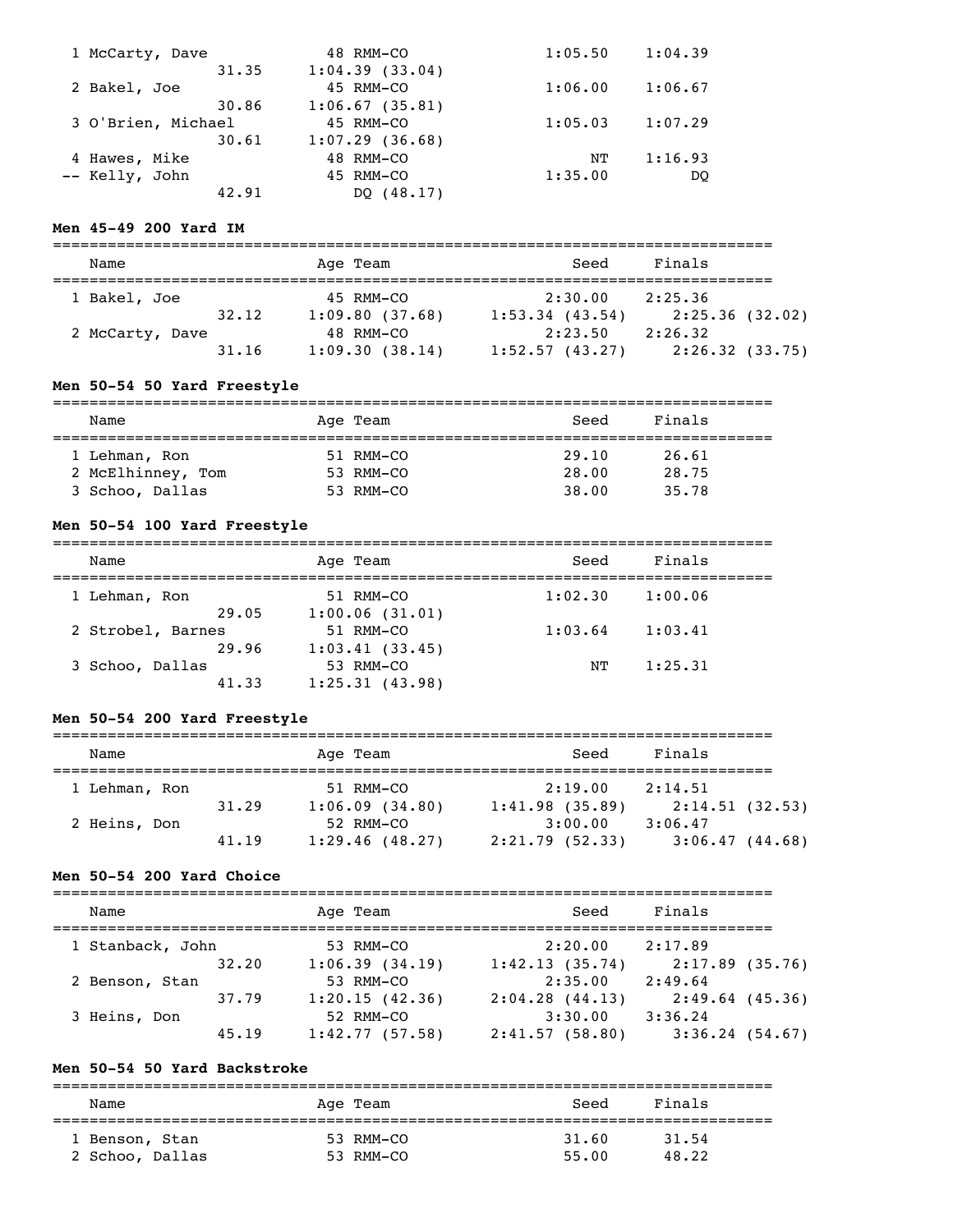#### **Men 50-54 100 Yard Backstroke**

| Name                      | Age Team                    | Seed    | Finals  |  |
|---------------------------|-----------------------------|---------|---------|--|
| 1 Stanback, John<br>30.48 | 53 RMM-CO<br>1:02.90(32.42) | 1:03.00 | 1:02.90 |  |

#### **Men 50-54 50 Yard Breaststroke**

| Name              | Age Team       | Seed  | Finals |
|-------------------|----------------|-------|--------|
|                   |                |       |        |
| 1 Goehring, Joe J | $52$ RMM $-CO$ | 36.00 | 31.33  |
| 2 Strobel, Barnes | 51 RMM-CO      | 37.07 | 37.09  |
| 3 Lehman, Ron     | 51 RMM-CO      | 35.90 | 38.08  |
| 4 Schoo, Dallas   | $53$ RMM-CO    | 45.00 | 49.90  |

#### **Men 50-54 100 Yard Breaststroke**

| Name                 | Age Team       | Seed    | Finals  |
|----------------------|----------------|---------|---------|
| 1 Hess, Richard      | 52 RMM-CO      | 1:12.00 | 1:10.01 |
| 33.04                | 1:10.01(36.97) |         |         |
| 2 Goehring, Joe J    | 52 RMM-CO      | 1:10.00 | 1:10.06 |
| 32.65                | 1:10.06(37.41) |         |         |
| 3 MacDonald, Lee     | 54 RMM-CO      | 1:10.00 | 1:11.22 |
| 33.70                | 1:11.22(37.52) |         |         |
| 4 McElhinney,<br>Tom | 53 RMM-CO      | 1:25.00 | 1:24.30 |

===============================================================================

## **Men 50-54 50 Yard Butterfly**

40.06 1:24.30 (44.24)

### =============================================================================== Name **Age Team** Age Team Seed Finals =============================================================================== 1 Lehman, Ron 51 RMM-CO 2 Heins, Don 31 Number 2 Heins, Don 39.42

## **Men 50-54 100 Yard Butterfly**

| Name             | Age Team       | Seed    | Finals  |  |
|------------------|----------------|---------|---------|--|
| 1 Hess, Richard  | 52 RMM-CO      | 59.90   | 57.07   |  |
| 26.67            | 57.07(30.40)   |         |         |  |
| 2 MacDonald, Lee | 54 RMM-CO      | 1:04.50 | 1:01.98 |  |
| 28.87            | 1:01.98(33.11) |         |         |  |
| 3 Heins, Don     | 52 RMM-CO      | 1:20.00 | 1:37.33 |  |
| 45.60            | 1:37.33(51.73) |         |         |  |

#### **Men 50-54 100 Yard IM**

| Name                       | Age Team                         | Seed    | Finals  |
|----------------------------|----------------------------------|---------|---------|
| 1 MacDonald, Lee<br>30.72  | 54 RMM-CO<br>$1:04.89$ $(34.17)$ | 1:03.80 | 1:04.89 |
| 2 Stanback, John<br>29.86  | 53 RMM-CO<br>$1:05.66$ (35.80)   | 1:06.00 | 1:05.66 |
| 3 Benson, Stan<br>33.87    | 53 RMM-CO<br>1:11.76(37.89)      | 1:13.00 | 1:11.76 |
| 4 McElhinney, Tom<br>36.64 | 53 RMM-CO<br>1:18.99(42.35)      | 1:20.00 | 1:18.99 |
| 5 Heins, Don<br>43.84      | 52 RMM-CO<br>1:29.46(45.62)      | 1:35.00 | 1:29.46 |
| 6 Schoo, Dallas<br>50.93   | 53 RMM-CO<br>1:43.01(52.08)      | 1:50.00 | 1:43.01 |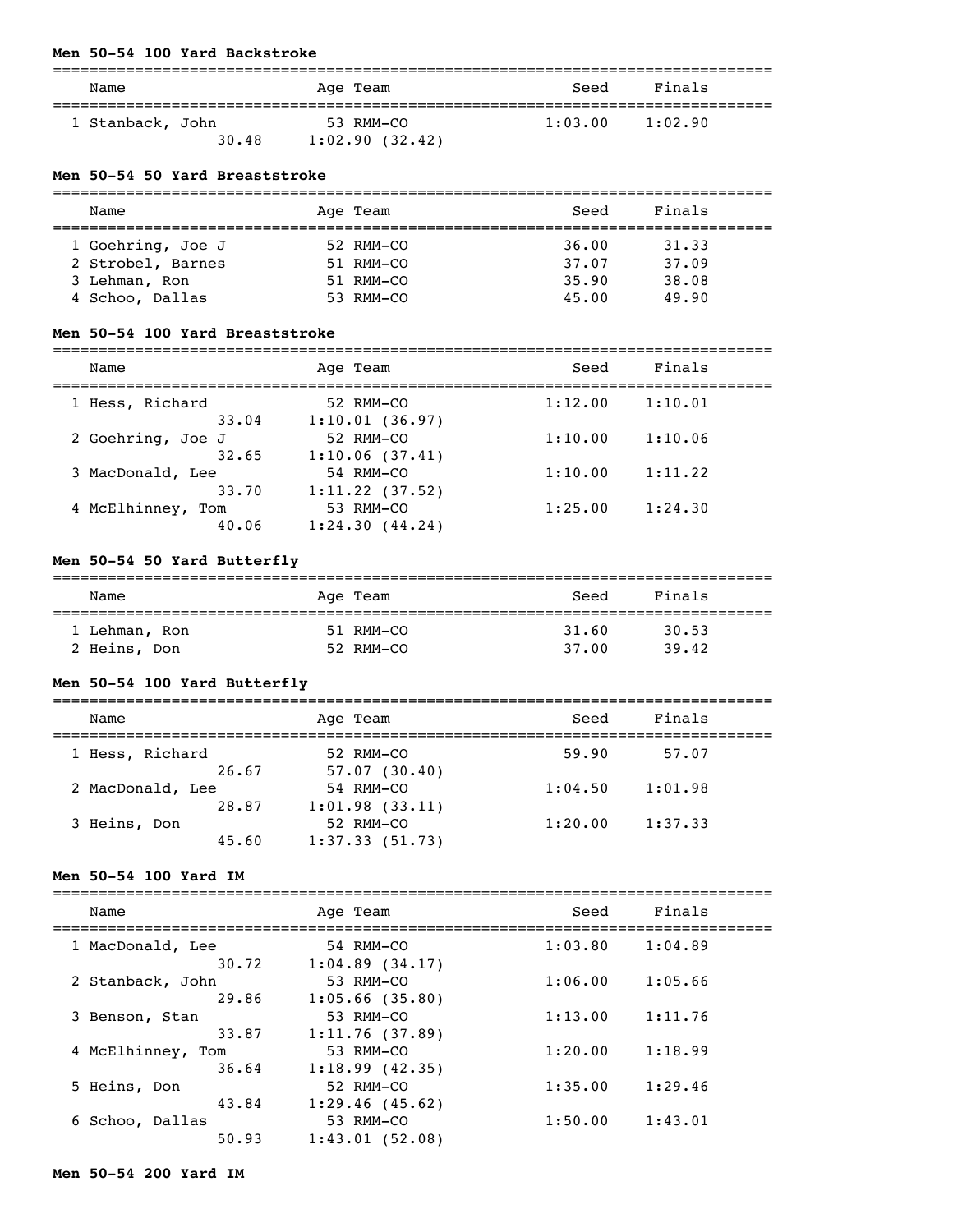| Name              |       | Age Team          | Seed           | Finals         |            |
|-------------------|-------|-------------------|----------------|----------------|------------|
| 1 McElhinney, Tom |       | 53 RMM-CO         | 3:00.00        | 3:04.16        |            |
|                   | 35.51 | $1:26.64$ (51.13) | 2:22.23(55.59) | 3:04.16(41.93) |            |
| -- Heins, Don     |       | 52 RMM-CO         | 3:20.00        | DO             |            |
|                   | 43.86 | 1:39.71(55.85)    | 2:38.25(58.54) |                | DQ (47.99) |

#### **Men 55-59 50 Yard Freestyle**

| ____      |                     |      | ____ |
|-----------|---------------------|------|------|
| Name<br>. | AU.<br>_____<br>___ | ،ممخ |      |

| 1 McCormick, Paul | 59 RMM-CO | 26.10 | 26.45 |
|-------------------|-----------|-------|-------|
| 2 Silver, Steven  | 57 RMM-CO | 26.13 | 26.47 |
| 3 Kreidler, Lee W | 59 RMM-CO | 33.00 | 32.81 |

# **Men 55-59 100 Yard Freestyle**

| Name              | Age Team       | Seed    | Finals  |  |
|-------------------|----------------|---------|---------|--|
| 1 McCormick, Paul | 59 RMM-CO      | 58.00   | 58.16   |  |
| 28.39             | 58.16(29.77)   |         |         |  |
| 2 Schafer, Roger  | 59 RMM-CO      | 1:40.00 | 1:17.27 |  |
| 37.08             | 1:17.27(40.19) |         |         |  |

## **Men 55-59 200 Yard Freestyle**

| Name              | Age Team       | Seed           | Finals         |
|-------------------|----------------|----------------|----------------|
| 1 McCormick, Paul | 59 RMM-CO      | 2:05.20        | 2:07.34        |
| 30.28             | 1:02.65(32.37) | 1:35.17(32.52) | 2:07.34(32.17) |

## **Men 55-59 200 Yard Choice**

| Name               | Age Team          | Seed           | Finals         |
|--------------------|-------------------|----------------|----------------|
|                    |                   |                |                |
| 1 Parkinson, Bruce | 55 RMM-CO         | 2:45.00        | 2:48.91        |
| 38.07              | 1:20.45(42.38)    | 2:05.87(45.42) | 2:48.91(43.04) |
| 2 Schafer, Roger   | 59 RMM-CO         | 3:10.00        | 2:53.72        |
| 39.86              | $1:23.08$ (43.22) | 2:08.37(45.29) | 2:53.72(45.35) |

# **Men 55-59 50 Yard Backstroke**

| Name              | Age Team  | Seed  | Finals |  |
|-------------------|-----------|-------|--------|--|
| 1 Silver, Steven  | 57 RMM-CO | 34.60 | 34.30  |  |
| 2 Kreidler, Lee W | 59 RMM-CO | 41.67 | 43.02  |  |

## **Men 55-59 100 Yard Backstroke**

| Name              |       | Age Team                    | Seed    | Finals  |
|-------------------|-------|-----------------------------|---------|---------|
| 1 Kreidler, Lee W | 51.34 | 59 RMM-CO<br>1:49.59(58.25) | 1:44.78 | 1:49.59 |

#### **Men 55-59 50 Yard Breaststroke**

| Name               | Age Team  | Seed  | Finals |  |
|--------------------|-----------|-------|--------|--|
| 1 Parkinson, Bruce | 55 RMM-CO | 34.00 | 35.41  |  |
| 2 Silver, Steven   | 57 RMM-CO | 38.33 | 36.50  |  |

### **Men 55-59 100 Yard Breaststroke**

#### ===============================================================================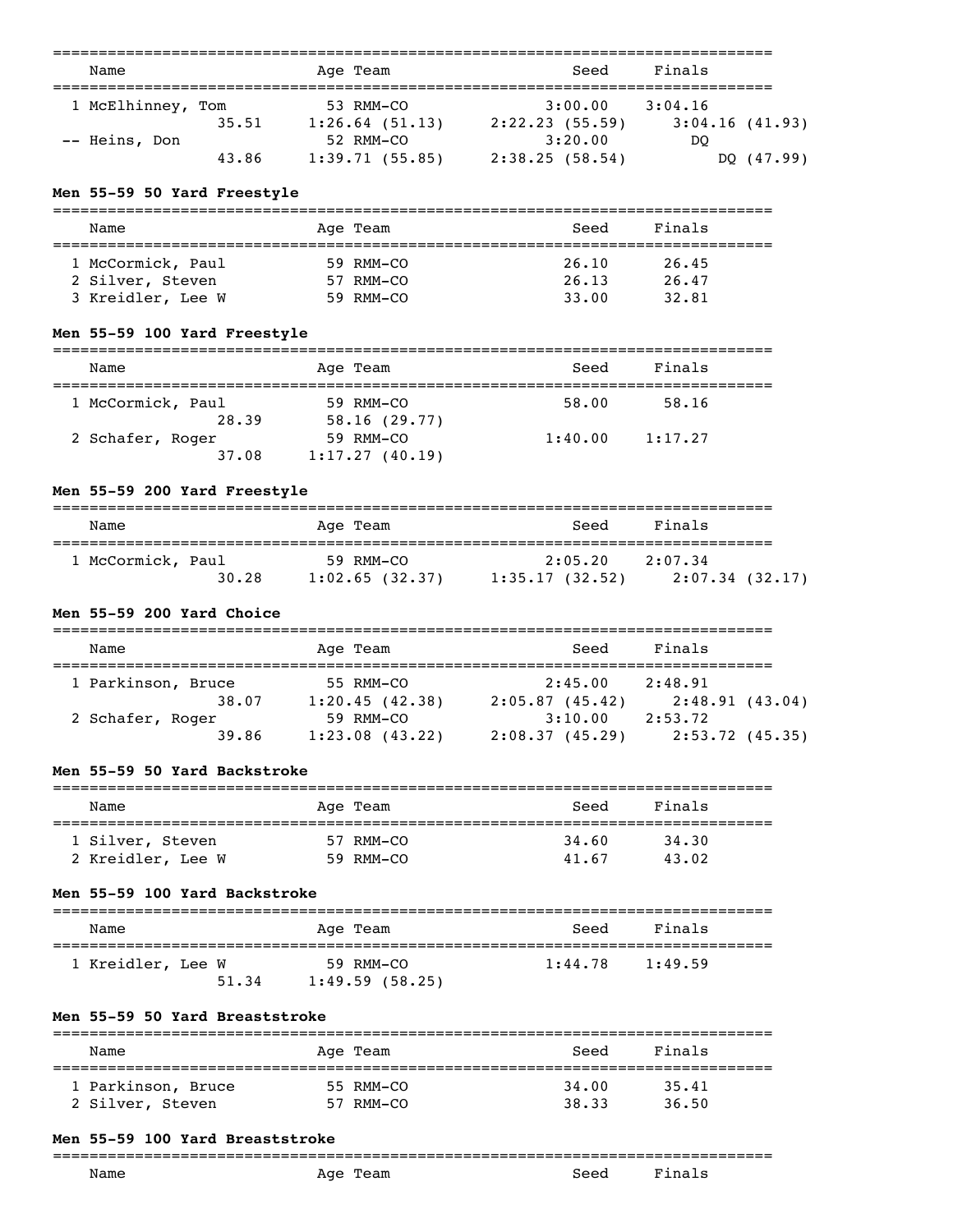| 1 Parkinson, Bruce | 55 RMM-CO      | 1:16.00 | 1:17.56 |
|--------------------|----------------|---------|---------|
| 37.19              | 1:17.56(40.37) |         |         |
| 2 Schafer, Roger   | 59 RMM-CO      | 1:57.00 | 1:34.70 |
| 45.10              | 1:34.70(49.60) |         |         |

## **Men 55-59 50 Yard Butterfly**

| Name              | Age Team  | Seed  | Finals |  |
|-------------------|-----------|-------|--------|--|
| 1 McCormick, Paul | 59 RMM-CO | 28.10 | 29.08  |  |
| 2 Silver, Steven  | 57 RMM-CO | 30.87 | 29.92  |  |

#### **Men 55-59 100 Yard IM**

| Name                        | Age Team                    | Seed    | Finals  |  |
|-----------------------------|-----------------------------|---------|---------|--|
| 1 Parkinson, Bruce<br>36.41 | 55 RMM-CO<br>1:13.56(37.15) | 1:15.00 | 1:13.56 |  |
| 2 Kreidler, Lee W<br>42.87  | $59$ RMM-CO                 | 1:45.00 | 1:30.97 |  |
| 3 Schafer, Roger            | 1:30.97(48.10)<br>59 RMM-CO | 2:05.00 | 1:33.45 |  |
| 46.65                       | 1:33.45(46.80)              |         |         |  |

## **Men 60-64 50 Yard Freestyle**

| Name             | Age Team  | Seed  | Finals |  |
|------------------|-----------|-------|--------|--|
| 1 Abrahams, Rich | 61 RMM-CO | 24.00 | 23.41  |  |
| 2 Abbott, Bill   | 60 RMM-CO | 34,10 | 34, 21 |  |

# **Men 60-64 100 Yard Freestyle**

| Name             |       | Age Team     | Seed  | Finals |
|------------------|-------|--------------|-------|--------|
| 1 Abrahams, Rich |       | 61 RMM-CO    | 55.00 | 54.06  |
|                  | 25.45 | 54.06(28.61) |       |        |

# **Men 60-64 50 Yard Butterfly**

| Name           | Age Team  | Seed  | Finals |  |
|----------------|-----------|-------|--------|--|
| 1 Abbott, Bill | 60 RMM-CO | 29.60 | 29.24  |  |

## **Men 60-64 100 Yard IM**

| Name           |       | Age Team                    | Seed    | Finals  |
|----------------|-------|-----------------------------|---------|---------|
| 1 Abbott, Bill | 33.00 | 60 RMM-CO<br>1:08.86(35.86) | 1:11.10 | 1:08.86 |

## **Men 65-69 50 Yard Freestyle**

| Name             | Age Team  | Seed  | Finals |  |
|------------------|-----------|-------|--------|--|
| 1 Reynolds, Bing | 66 RMM-CO | 44.00 | 43.87  |  |

# **Men 65-69 100 Yard Freestyle**

| Name             |       | Age Team                    | Seed    | Finals  |  |
|------------------|-------|-----------------------------|---------|---------|--|
| 1 Reynolds, Bing | 42.42 | 66 RMM-CO<br>1:34.12(51.70) | 1:40.00 | 1:34.12 |  |

## **Men 65-69 200 Yard Choice**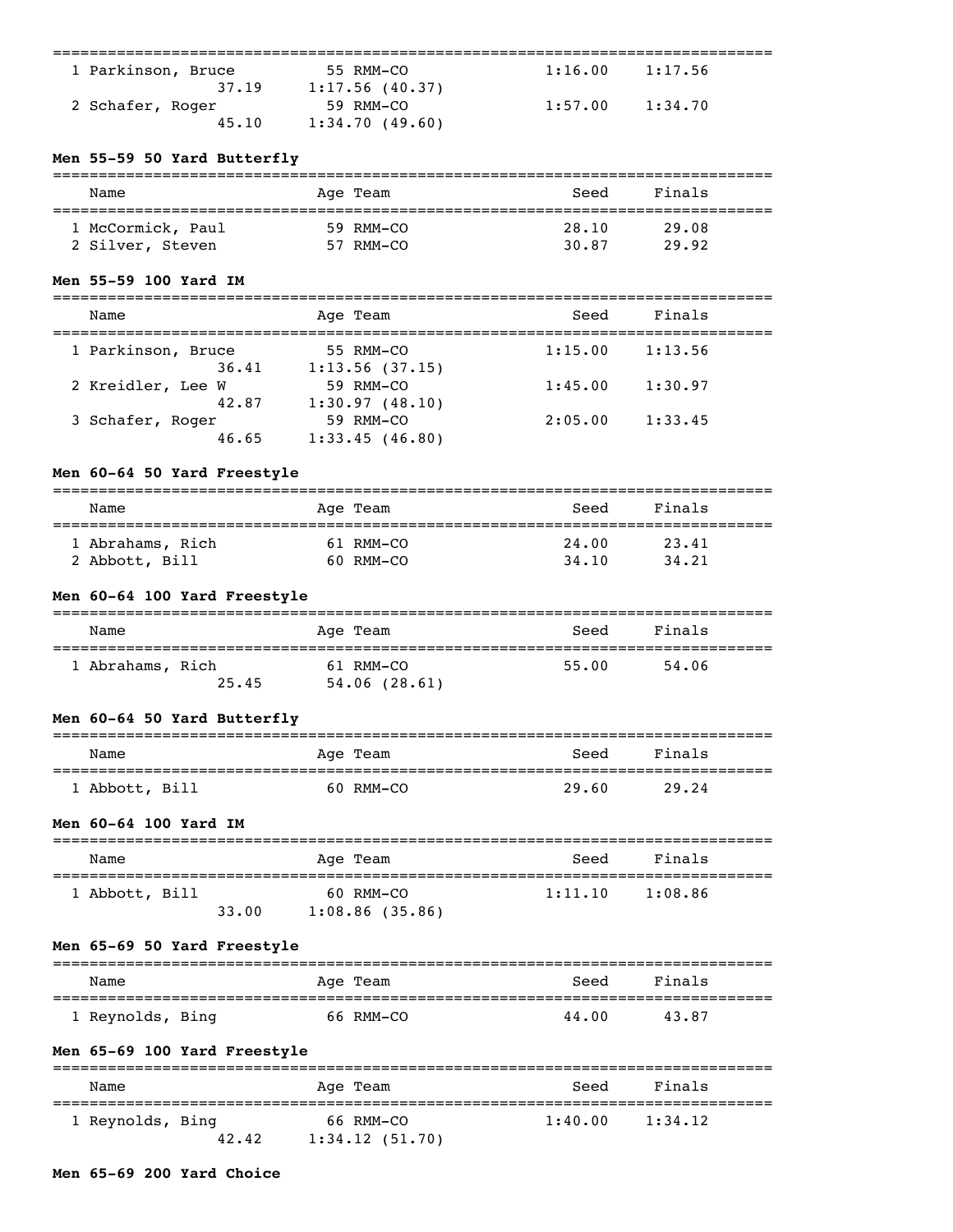| Name                           | Age Team                                                                                                                                                                 | Seed                | Finals  |  |
|--------------------------------|--------------------------------------------------------------------------------------------------------------------------------------------------------------------------|---------------------|---------|--|
| 1 Reynolds, Bing               | $\begin{array}{ccccccccc}\n & & & 66 & \text{RMM}-\text{CO} & & 3:58.00 & 4:00.89 \\ & & & 1:56.28 & (1:00.69) & 3:00.37 & (1:04.09) & 4:00.89 & (1:00.52)\n\end{array}$ |                     |         |  |
| Men 65-69 50 Yard Backstroke   |                                                                                                                                                                          |                     |         |  |
| Name                           | Age Team                                                                                                                                                                 | Seed                | Finals  |  |
| 1 Reynolds, Bing               | 66 RMM-CO                                                                                                                                                                | 50.00               | 49.62   |  |
| Men 65-69 100 Yard Backstroke  |                                                                                                                                                                          |                     |         |  |
| Name                           | Age Team                                                                                                                                                                 | Seed                | Finals  |  |
| 1 Reynolds, Bing               | 66 RMM-CO<br>54.87 1:53.82 (58.95)                                                                                                                                       | 1:50.00             | 1:53.82 |  |
| Men 70-74 100 Yard Freestyle   |                                                                                                                                                                          |                     |         |  |
| Name                           | Age Team                                                                                                                                                                 | Seed                | Finals  |  |
| 1 Plummer, Mark A              | 70 RMM-CO<br>$35.93$ 1:15.12 (39.19)                                                                                                                                     | $1:15.15$ $1:15.12$ |         |  |
| Men 70-74 200 Yard Freestyle   |                                                                                                                                                                          |                     |         |  |
| Name                           | Age Team                                                                                                                                                                 | Seed                | Finals  |  |
| 1 Plummer, Mark A              | 70 RMM-CO<br>$38.22$ 1:21.28 (43.06) 2:06.88 (45.60) 2:51.43 (44.55)                                                                                                     | $2:47.08$ $2:51.43$ |         |  |
| Men 70-74 50 Yard Breaststroke |                                                                                                                                                                          |                     |         |  |
| Name                           | Age Team                                                                                                                                                                 | Seed                | Finals  |  |
| 1 Plummer, Mark A              | 70 RMM-CO                                                                                                                                                                | 49.50               | 48.52   |  |
| Men 70-74 100 Yard IM          |                                                                                                                                                                          |                     |         |  |
| Name                           | ========<br>Age Team                                                                                                                                                     | Seed                | Finals  |  |
| 1 Plummer, Mark A<br>48.91     | 70 RMM-CO<br>1:40.07(51.16)                                                                                                                                              | 1:32.93             | 1:40.07 |  |
| Men 75-79 50 Yard Freestyle    |                                                                                                                                                                          |                     |         |  |
| Name                           | Age Team                                                                                                                                                                 | Seed                | Finals  |  |
| 1 Hadley, Stephen              | 75 RMM-CO                                                                                                                                                                | 36.50               | 34.92   |  |
| Men 75-79 100 Yard Freestyle   |                                                                                                                                                                          |                     |         |  |
| Name                           | Age Team                                                                                                                                                                 | Seed                | Finals  |  |
| 1 Hadley, Stephen<br>38.38     | 75 RMM-CO<br>1:19.64(41.26)                                                                                                                                              | 1:20.50             | 1:19.64 |  |
| Men 75-79 50 Yard Backstroke   |                                                                                                                                                                          |                     |         |  |
|                                |                                                                                                                                                                          |                     |         |  |

Name **Age Team** Age Team Seed Finals =============================================================================== 1 Hadley, Stephen 75 RMM-CO